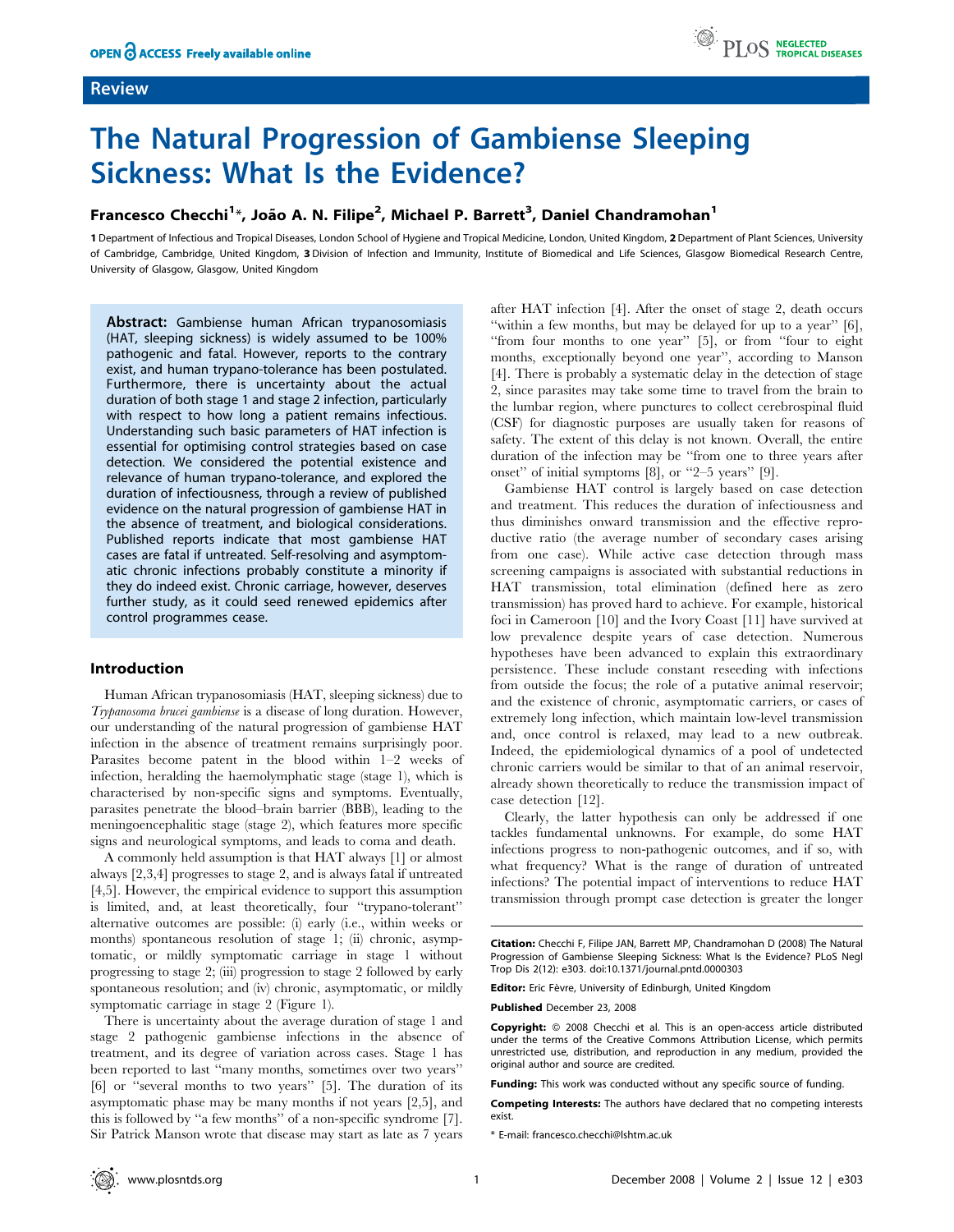

Figure 1. Possible Outcomes of Untreated Gambiense Human African Trypanosomiasis. doi:10.1371/journal.pntd.0000303.g001

cases remain infectious in the absence of treatment. Furthermore, if asymptomatic (or benignly symptomatic) chronic carriers do make up a significant proportion of infected people, control strategies based on passive case detection of ill patients might never be sufficient to eliminate HAT, and active case detection, with treatment irrespective of symptoms, would be required to interrupt transmission. On the other hand, exposing asymptomatic cases who will not progress to disease to the toxic and cumbersome HAT drugs currently available would entail an unnecessary risk of side effects.

Better evidence on the above issues would be directly useful for clinicians and HAT control programmes. Moreover, the long-term strategy to control and possibly eliminate HAT would benefit from quantitative predictions of the impact on transmission and mortality of different HAT control strategies, and of the duration and intensity of control needed to achieve set targets. Mathematical models can produce such predictions and have guided policy decisions for various tropical diseases, including onchocerciasis [13] and schistosomiasis [14]. However, these models are misleading if they are based on inaccurate assumptions about the basic parameters of the infection in hosts and vectors. The present paper aims to improve current evidence on some of the key human parameters, with a view to developing more realistic and thus useful models of HAT transmission.

We recently derived an indirect estimate of the duration of untreated pathogenic stages 1 and 2 HAT [15]. Here, we present a literature review of the duration and evolution of  $T$  b. gambiense infections in the absence of treatment, and biological considerations about the parasite. Throughout this paper, ''HAT'' refers to gambiense infection.

## Literature Review

#### Search Strategy and Results

A PubMed MeSH search of Medline references under the general term ''Trypanosomiasis, African'', covering the period 1953–2006, was performed. We also did simple PubMed searches with all possible combinations of the terms ''healthy carrier'', ''disease progression'', ''duration'', ''latency'', ''tolerant'', or ''tolerance'' with the terms ''sleeping sickness'', ''trypanosome'', ''trypanosomiasis'', or ''trypanosomosis'', as well as the French, Spanish, Portuguese, and German terms for ''trypanosomiasis'' and ''sleeping sickness''. We screened resulting references for articles concerned with in vivo human infections, excluding general clinical reviews. We also screened all African trypanosomiasis abstracts contained in the Tropical Disease Bulletin (a comprehensive abstract book for tropical medicine, covering journals published in English, French, Spanish, Portuguese, German, and Italian) from 1910 until 1952. We followed the bibliographic trail of each relevant citation backwards in time until its exhaustion. We also reviewed all meeting reports of the International Scientific Committee for Trypanosomiasis Research, and contacted ten leading HAT experts. We generally limited our search to reports published since 1910; before that time, HAT parasitology and diagnosis, as well as scientific journals, were in their infancy.

We focussed on three types of report. First, we identified reports of the natural progression of infection in untreated patients whose status at baseline and at the end of observation was known, and we only retained those in which patients' diagnosis was confirmed microscopically or by the polymerase chain reaction (PCR). Second, we identified reports of the duration of stage 1, stage 2, or both in untreated patients who did progress to disease or death, and here we included patients irrespective of whether diagnosis had been confirmed parasitologically. Third, we identified reports of infections confirmed by microscopy or PCR at baseline that had cleared (at least three consecutive negative blood samples) without treatment at the end of the observation period.

The search yielded 27 eligible reports of the natural progression of gambiense infection, 42 eligible reports of the duration of infections progressing to disease, and four reports of spontaneously cleared infections. We also found three reviews [16,17,18]. One reference could not be retrieved [19].

#### General Quality of Reports

Most reports contained little detail on study methods, and few relied on substantial sample sizes (Table 1 and Table 2). Only some studies began observing patients at the time of infection and/ or followed them until death or cure. Most reports listed patient status at baseline or end of follow-up simply as ''stage 1'' or ''stage 2'', without information about time elapsed since infection or stage 2 progression. Some studies included a mix of stage 1 and 2 patients.

Furthermore, potential sources of bias that specifically weaken the strength of inference were ubiquitous (Table 3), and no studies was unaffected by at least one of these biases. A large proportion of studies were conducted during the years when microscopic inspection of lymph node aspirates, blood, or CSF was the sole means of diagnosis, and the taxonomy of trypanosomes was not well established. It is now known that light microscopy is a very insensitive technique [20], mainly due to the low and undulating parasitaemia characteristic of HAT. More importantly, several non-pathogenic trypanosome species, such as T. congolense, T. brucei brucei (bouaflé), and  $T$  evansi, are now known to occasionally infect humans [21,22,23,24], yet these forms are essentially indistinguishable from T. b. gambiense by microscopy. Positive microscopy in the presence of symptoms typical of HAT would have reduced the likelihood of such species misdiagnosis, but not entirely, since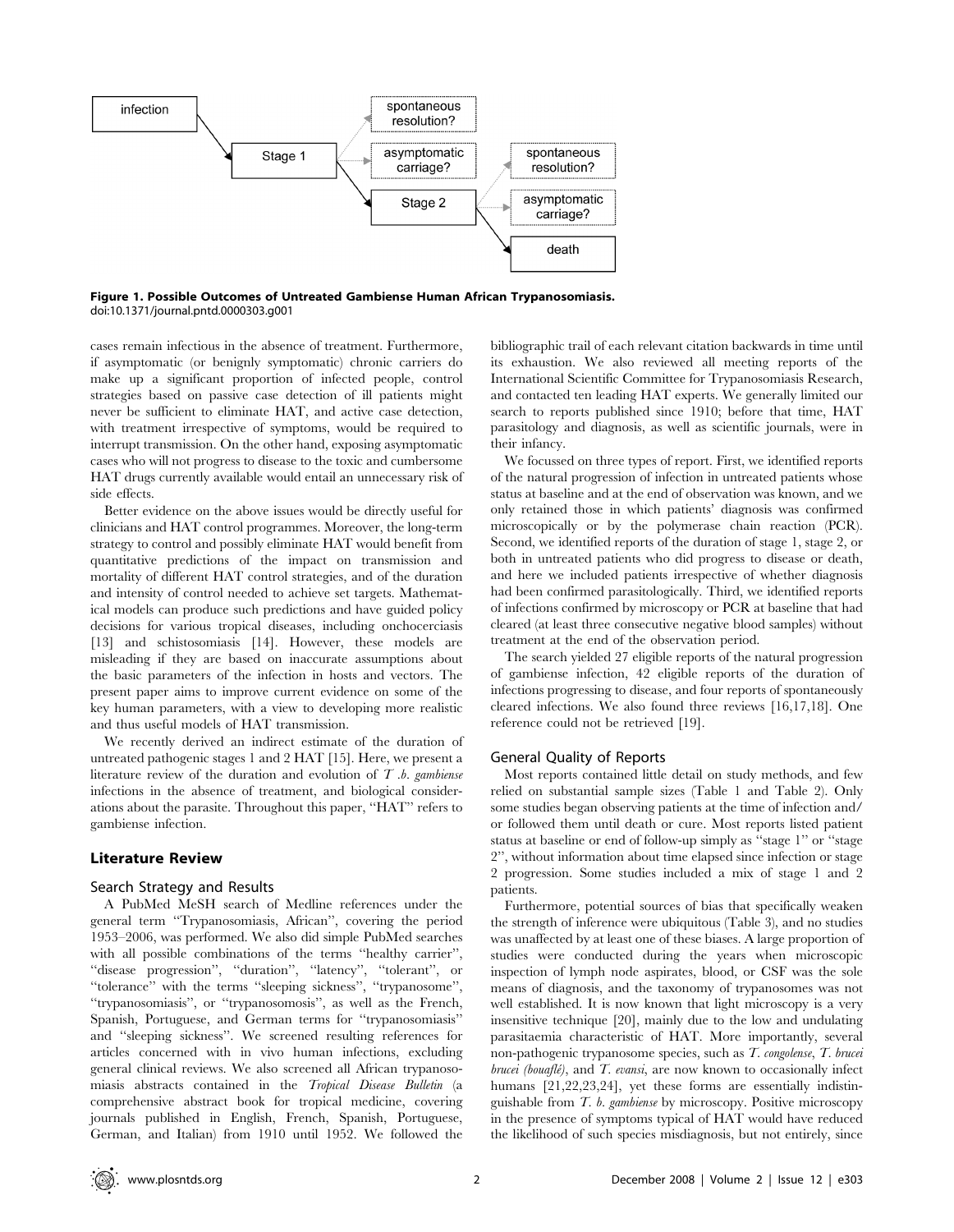| Author                                                                                                                                                                                                                                                                                                                                                                                                           | Diagnosis<br>Patients'<br>Year of | Modern-Day<br>Country of<br>Infection | Method of<br>Diagnosis <sup>a,b</sup> | Type of Case<br>Detection <sup>c</sup>                | Number of<br>Patients    | under Observation<br>Years and Months | Outcome (n)              |                                  |                           | CFR $(%)^b$              |
|------------------------------------------------------------------------------------------------------------------------------------------------------------------------------------------------------------------------------------------------------------------------------------------------------------------------------------------------------------------------------------------------------------------|-----------------------------------|---------------------------------------|---------------------------------------|-------------------------------------------------------|--------------------------|---------------------------------------|--------------------------|----------------------------------|---------------------------|--------------------------|
|                                                                                                                                                                                                                                                                                                                                                                                                                  |                                   |                                       |                                       |                                                       |                          |                                       | Dead                     | Healthy if<br>Alive (n<br>Known) | Disappeared<br>Unknown or |                          |
| Lester [76]                                                                                                                                                                                                                                                                                                                                                                                                      | 1929-1931                         | Nigeria                               | δ                                     | $\prec$                                               | $\approx$ 2700           | ε<br>$\overline{a}$                   | 80                       | $\overline{\phantom{a}}$         | $\overline{\phantom{m}}$  | $\widetilde{\mathbb{Z}}$ |
| Duggan [77]                                                                                                                                                                                                                                                                                                                                                                                                      | 1940s                             | Nigeria                               | $\delta$                              | $\prec$                                               | $\sim$                   | $1-2$ m                               | $\overline{\phantom{a}}$ | $\overline{\phantom{a}}$         | $\overline{\phantom{m}}$  | $\approx$                |
| Harding & Hutchinson [33]                                                                                                                                                                                                                                                                                                                                                                                        | 1944-1945                         | Sierra Leone                          | $\mathsf{M}$                          | $\prec$                                               | 75                       | 2 m                                   | $\circ$                  | 75 (75)                          | $\circ$                   | $\circ$                  |
| Harding [78]                                                                                                                                                                                                                                                                                                                                                                                                     | 1934                              | Nigeria                               | ΣM                                    | $\prec$                                               | $=400$                   | $3 \text{ m}$                         | $\overline{5}$           | $\sim$                           | $\mathord{\sim}$          | $\frac{5}{3}$            |
| Van Hoof [79]                                                                                                                                                                                                                                                                                                                                                                                                    | 1940s                             | <b>DRCd</b>                           | $\mathsf{M}$                          | $\prec$                                               | $\overline{c}$           | ε<br>$\circ$                          | $\circ$                  | (12)<br>$\overline{c}$           | $\circ$                   | $\circ$                  |
| Marshall & Vassallo [26]                                                                                                                                                                                                                                                                                                                                                                                         | 1921                              | Uganda                                | $\geq$                                | $\prec$                                               | 123                      | 6m                                    | $\frac{8}{2}$            | $\mathcal{S}$                    | $\frac{5}{2}$             | 15                       |
| Marshall & Vassallo [26]                                                                                                                                                                                                                                                                                                                                                                                         | 1921                              | Uganda                                | $\mathsf{M}$                          | ⋖                                                     | 118                      | $\overline{7}$ m                      | 25                       | 73                               | 20                        | $\overline{2}1$          |
| Harding & Hutchinson [33]                                                                                                                                                                                                                                                                                                                                                                                        | 1944-1945                         | Sierra Leone                          | $\geq$                                | ⋖                                                     | $\overline{1}$           | $7 - 9$ m                             | $\circ$                  | 14(13)                           | $\circ$                   | $\circ$                  |
| Jamot [80]                                                                                                                                                                                                                                                                                                                                                                                                       | 1920s                             | ("epidemic")<br>Cameroon              | ΣÑ                                    | $\prec$                                               | $\overline{\phantom{m}}$ | $\geq$                                | $\sim$                   | $\sim$                           | $\sim$                    | $50 - 70$                |
| Jamot [80]                                                                                                                                                                                                                                                                                                                                                                                                       | 1920s                             | ("endemic")<br>Cameroon               | ΣM                                    | $\prec$                                               | Į.                       | $\geq$                                | ŗ.                       | $\overline{\phantom{a}}$         | $\overline{\phantom{m}}$  | $25 - 30$                |
| Marshall & Vassallo [26]                                                                                                                                                                                                                                                                                                                                                                                         | 1921                              | Uganda                                | Σ                                     | ⋖                                                     | ੩                        | 6m<br>1 y and                         | 20                       | (56)<br>$\overline{c}$           | $\infty$                  | ${\tt S0}$               |
| Marshall & Vassallo [26]                                                                                                                                                                                                                                                                                                                                                                                         | 1921                              | Uganda                                | $\geq$                                | $\prec$                                               | 28                       | 1 y and 6 m                           | G                        | $\overline{1}$                   | $\infty$                  | 32                       |
| Marshall & Vassallo [26]                                                                                                                                                                                                                                                                                                                                                                                         | 1921                              | Uganda                                | $\mathsf{M}$                          | $\prec$                                               | 26                       | $\frac{2}{8}$<br>1 y and              | $\tilde{e}$              | $\circ$                          | $\overline{c}$            | $\mathcal{O}$            |
| Wade [81]                                                                                                                                                                                                                                                                                                                                                                                                        | 1911-1912                         | Ghana                                 | $\geq$                                | $\cup$                                                | 32                       | $1-2$ $y$                             | $\overline{\phantom{m}}$ | $\frac{9}{2}$                    | $\overline{\phantom{m}}$  | $\sim$                   |
| Wade [81]                                                                                                                                                                                                                                                                                                                                                                                                        | 1910                              | Ghana                                 | ΣÑ                                    | $\cup$                                                | 5                        | $\frac{1}{2}$                         | $\sim$                   | $\geq 20$                        | $\overline{\phantom{m}}$  | $\sim$                   |
| Kleine (in Yorke [17])                                                                                                                                                                                                                                                                                                                                                                                           | 1911                              | Cameroon                              | $\mathsf{M}$                          | $\cup$                                                | 565                      | $\frac{3}{3}$                         | $\overline{\phantom{m}}$ | $\overline{\phantom{m}}$         | $\overline{\phantom{m}}$  | 51                       |
| Todd (in Yorke [17])                                                                                                                                                                                                                                                                                                                                                                                             | 1903                              | DRC                                   | $\delta$                              | $\cup$                                                | 102                      | $\frac{3}{2}$                         | $\sim$                   | 34                               | $\sim$                    | $\sim$                   |
| Barlovatz [35]                                                                                                                                                                                                                                                                                                                                                                                                   | 1929                              | DRC                                   | $\mathsf{S}% _{T}$                    | $\prec$                                               | $\overline{4}$           | ε<br>$\mathsf{S}$<br>$3y$ and         | 0                        | 8(8)                             | $\circ$                   | 43                       |
| Woodruff et al. [82]; also in Taelman<br>et al. [83]                                                                                                                                                                                                                                                                                                                                                             | 1981                              | DRC                                   | PCR                                   | $\geq$                                                | $\overline{\phantom{0}}$ | ε<br>$\sim$<br>3 y and                | $\circ$                  | (0)                              | $\circ$                   |                          |
| Jamonneau et al. [28]                                                                                                                                                                                                                                                                                                                                                                                            | 1995-1996                         | Ivory Coast                           | CM, PCR                               | $\prec$                                               | 15                       | $3-4y$                                | $\circ$                  | 15(11)                           | $\circ$                   | $\circ$                  |
| Heckenroth [27]                                                                                                                                                                                                                                                                                                                                                                                                  | 1907                              | DRC                                   | ΣÑ                                    | $\cup$                                                | 36                       | $\frac{1}{4}$                         | ភ                        | 6(3)                             | $\infty$                  | 8                        |
| Greggio [25]                                                                                                                                                                                                                                                                                                                                                                                                     | 1911                              | DRC                                   | $\geq$                                | $\prec$                                               | 33                       | 4 y and 6 m                           | $\overline{z}$           | G                                | $\circ$                   | 73                       |
| Ringenbach [84]                                                                                                                                                                                                                                                                                                                                                                                                  | 1907                              | Republic of Congo                     | $\mathsf{M}$                          | U                                                     | $\overline{\phantom{0}}$ | 5y                                    | $\circ$                  | $\overline{\phantom{0}}$         | $\circ$                   |                          |
| Méda & Doua (in Pépin & Méda [42])                                                                                                                                                                                                                                                                                                                                                                               | Unknown                           | Ivory Coast                           | $\mathcal{E}$                         | Unknown                                               | 5                        | $3-6y$                                | $\circ$                  | 5(0)                             | $\circ$                   |                          |
| Jamonneau et al. [29]                                                                                                                                                                                                                                                                                                                                                                                            | 1995                              | Ivory Coast                           | CM, PCR                               | $\prec$                                               | 6 (subset of<br>[28]     | $\overline{7}$ y                      | $\circ$                  | ල<br>$\circ$                     | $\circ$                   |                          |
| Todd [30]                                                                                                                                                                                                                                                                                                                                                                                                        | 1911                              | Gambia                                | ΣM                                    | $\cup$                                                | 12                       | $\theta$                              | $\overline{\phantom{0}}$ | $\infty$                         | $\circ$                   | $\infty$                 |
| Todd [31]                                                                                                                                                                                                                                                                                                                                                                                                        | 1911                              | Gambia                                | $\delta$                              | $\cup$                                                | 1 (subset of<br>[30]     | 13 y                                  | $\circ$                  | $\overline{\phantom{0}}$         | $\circ$                   |                          |
| <sup>b</sup> Case fatality ratio; only calculated if number of patients under observation >10.<br>'A = active community screening; C = convenience screening; P = passive case detection; V = vertical transmission of HAT to patient's b<br>aDM = direct microscopy on blood, cerebrospinal fluid, or gland puncture<br>doi:10.1371/journal.pntd.0000303.t001<br><sup>d</sup> Democratic Republic of the Congo. |                                   |                                       |                                       | fluid; CM = microscopy after blood concentration; PCR |                          | = polymerase chain reaction.          |                          |                                  |                           |                          |

Table 1. Summary Findings from Eligible Reports about the Natural Progression of Untreated Gambiense HAT Cases, Ranked by Duration of Observation Period

Table 1. Summary Findings from Eligible Reports about the Natural Progression of Untreated Gambiense HAT Cases, Ranked by Duration of Observation Period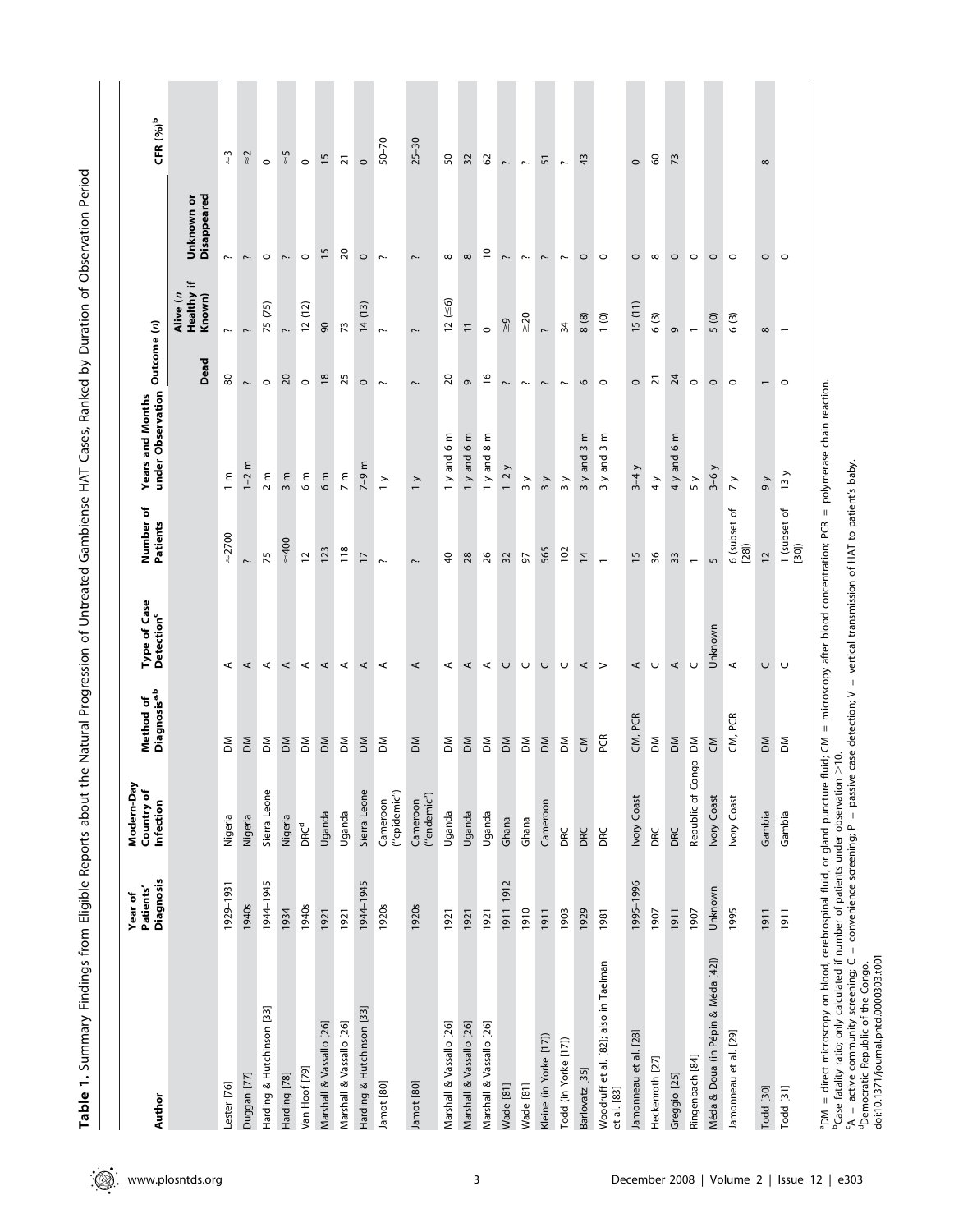| Author                           | Diagnosis<br>Patients'<br>Year of | action<br>Country of Infe<br>Modern-Day | Method of<br>Diagnosis <sup>a</sup>                                                                                                                                                                                                                                                                                                                                                                                                                      | Type of Case<br>Detection <sup>b</sup> | Number of<br><b>Patients</b> | Period of observation |                           | <b>Years and Months to</b><br>Outcome                          |
|----------------------------------|-----------------------------------|-----------------------------------------|----------------------------------------------------------------------------------------------------------------------------------------------------------------------------------------------------------------------------------------------------------------------------------------------------------------------------------------------------------------------------------------------------------------------------------------------------------|----------------------------------------|------------------------------|-----------------------|---------------------------|----------------------------------------------------------------|
|                                  |                                   |                                         |                                                                                                                                                                                                                                                                                                                                                                                                                                                          |                                        |                              | From                  | ٢o                        |                                                                |
| Kerandel [85]                    | 1907                              | $\circ$<br>Republic of Cong             | ΣÑ                                                                                                                                                                                                                                                                                                                                                                                                                                                       | Δ.                                     | $\overline{\phantom{0}}$     | Infection             | Stage 1, ill <sup>c</sup> | 4 m                                                            |
| Low & Manson-Bahr [86]           | 1922                              | Nigeria                                 | ΣM                                                                                                                                                                                                                                                                                                                                                                                                                                                       | <b>L</b>                               | 2                            | Infection             | $\cup$<br>Stage 1, ill    | $\leq 1$<br>$\frac{3}{2}$ m;                                   |
| Stephens & Yorke [87]            | 1922                              | Nigeria                                 | $\mathsf{S}% _{T}$                                                                                                                                                                                                                                                                                                                                                                                                                                       | $\mathbf{r}$                           | $\overline{\phantom{0}}$     | Infection             | U<br>Stage 1, ill         | $7 \text{ m}$                                                  |
| Cooke et al. [36]                | 1936                              | Nigeria                                 | $\mathsf{M}$                                                                                                                                                                                                                                                                                                                                                                                                                                             | Δ.                                     | $\overline{\phantom{0}}$     | Infection             | U<br>Stage 1, ill         | $4 \text{ m}$                                                  |
| Crastnopol et al. [88]           | 1962                              | Sudan                                   | $\mathsf{M}$                                                                                                                                                                                                                                                                                                                                                                                                                                             | $\mathbf{r}$                           | $\overline{\phantom{0}}$     | Infection             | $\cup$<br>Stage 1, ill    | $\frac{8}{3}$ m                                                |
| Coulaud et al. [89]              | 1973                              | Gabon                                   | $\overline{S}$                                                                                                                                                                                                                                                                                                                                                                                                                                           | $\mathtt{a}$                           | $\overline{\phantom{0}}$     | Infection             | U<br>Stage 1, ill         | $\leqslant 9$ m                                                |
| Taelman et al. [83]              | 1982                              | DRC                                     | $\mathsf{S}% _{T}$                                                                                                                                                                                                                                                                                                                                                                                                                                       | $\mathbf{r}$                           | $\overline{\phantom{0}}$     | Infection             | $\cup$<br>Stage 1, ill    | $\geq 7$ y                                                     |
| Scott et al. [90]                | 1990                              | Nigeria or Gabon                        | $\mathsf{M}$                                                                                                                                                                                                                                                                                                                                                                                                                                             | Δ.                                     | $\overline{ }$               | Infection             | Stage 1, ill              | $\leq$ 3 y                                                     |
| Nattan-Larrier & Ringenbach [91] | 1911                              | $\circ$<br>Republic of Cong             | $\mathsf{M}$                                                                                                                                                                                                                                                                                                                                                                                                                                             | $\mathbf{r}$                           | $\overline{\phantom{0}}$     | Infection             | Stage 2                   | $<$ 2 y and 5 m                                                |
| Ortholan [92]                    | 1911                              | $\circ$<br>Republic of Cong             | $\mathsf{M}$                                                                                                                                                                                                                                                                                                                                                                                                                                             | $\mathtt{a}$                           | $\overline{ }$               | Infection             | Stage 2                   | 1 y to 4 y                                                     |
| Sicé & Leger [93]                | 1920s                             | Various                                 | $\mathsf{M}$                                                                                                                                                                                                                                                                                                                                                                                                                                             | $\mathbf{\Omega}$                      | $\circ$                      | Infection             | Stage 2                   | Median: 10 m, range: 7 m to<br>1 y and 1 m                     |
| Low & Manson-Bahr [86]           | 1922                              | DRC                                     | ΜO                                                                                                                                                                                                                                                                                                                                                                                                                                                       | $\mathtt{a}$                           | $\overline{ }$               | Infection             | Stage 2                   | 2 y to 5 y                                                     |
| Cooke et al. [36]                | 1930                              | Ghana                                   | $\mathsf{M}$                                                                                                                                                                                                                                                                                                                                                                                                                                             | $\mathbf{r}$                           | $\overline{\phantom{0}}$     | Infection             | Stage 2                   | ε<br>$<$ 1 y and 5                                             |
| Cates & Mcliroy [94]             | 1950                              | Gambia                                  | Inoculation                                                                                                                                                                                                                                                                                                                                                                                                                                              | $\mathtt{\mathtt{a}}$                  | $\overline{ }$               | Infection             | Stage 2                   | $\geq 7$                                                       |
| Dreyfus et al. [95]              | 1959                              | Guinea or Chad                          | $\mathbf{S}$                                                                                                                                                                                                                                                                                                                                                                                                                                             | $\prec$                                | $\overline{\phantom{0}}$     | Infection             | Stage 2                   | $7 \text{ m}$ to $3 \text{ y}$                                 |
| Coulaud et al. [89]              | 1969-1975                         | Gabon                                   | $\overline{S}$                                                                                                                                                                                                                                                                                                                                                                                                                                           | $\mathbf{r}$                           | $\sim$                       | Infection             | Stage 2                   | $\overline{\phantom{0}}$<br>$6 \text{ m}$ ; $2 \text{ y}$ to 3 |
| Taelman et al. [83]              | 1983                              | DRC                                     | $\mathsf{S}% _{T}$                                                                                                                                                                                                                                                                                                                                                                                                                                       | $\mathbf{r}$                           | $\overline{\phantom{0}}$     | Infection             | Stage 2                   | $\geq$ 3 y and 1 m                                             |
| Grau-Junyent et al. [96]         | 1986                              | Equatorial Guinea                       | $\overline{S}$                                                                                                                                                                                                                                                                                                                                                                                                                                           | $\mathtt{a}$                           | $\overline{ }$               | Infection             | Stage 2                   | 3 y                                                            |
| Blanchot et al. [97]             | 1988                              | Angola                                  | $\mathsf{S}% _{T}=\mathsf{S}_{T}\!\left( a,b\right) ,\mathsf{S}_{T}=\mathsf{S}_{T}\!\left( a,b\right) ,\mathsf{S}_{T}=\mathsf{S}_{T}\!\left( a,b\right) ,\mathsf{S}_{T}=\mathsf{S}_{T}\!\left( a,b\right) ,\mathsf{S}_{T}=\mathsf{S}_{T}\!\left( a,b\right) ,\mathsf{S}_{T}=\mathsf{S}_{T}\!\left( a,b\right) ,\mathsf{S}_{T}=\mathsf{S}_{T}\!\left( a,b\right) ,\mathsf{S}_{T}=\mathsf{S}_{T}\!\left( a,b\right) ,\mathsf{S}_{T}=\mathsf{S}_{T}\!\left$ | $\mathbf{r}$                           | $\overline{\phantom{0}}$     | Infection             | Stage 2                   | 3 y and 2 m                                                    |
| Buissonnière et al. [98]         | 1989                              | Senegal                                 | Serology                                                                                                                                                                                                                                                                                                                                                                                                                                                 | $\mathtt{a}$                           | $\overline{\phantom{0}}$     | Infection             | Stage 2                   | < 9 m                                                          |
| Otte et al. [99]                 | 1993                              | Cameroon                                | $\mathsf{S}% _{T}$                                                                                                                                                                                                                                                                                                                                                                                                                                       | $\mathbf{r}$                           | $\overline{\phantom{0}}$     | Infection             | Stage 2                   | $\geq$ 2y                                                      |
| Damian et al. [100]              | 1993                              | Nigeria                                 | $\mathsf{S}$                                                                                                                                                                                                                                                                                                                                                                                                                                             | $\mathtt{r}$                           | $\overline{ }$               | Infection             | Stage 2                   | 3 m to 4 m                                                     |
| Serrano-Gonzalez et al. [101]    | 1995                              | Equatorial Guinea                       | $\mathsf{S}% _{T}$                                                                                                                                                                                                                                                                                                                                                                                                                                       | $\mathbf{r}$                           | $\overline{\phantom{0}}$     | Infection             | Stage 2                   | $\geq$ 3y                                                      |
| Kirchhoff [102]                  | 1997                              | West Africa                             | PCR                                                                                                                                                                                                                                                                                                                                                                                                                                                      | $\mathtt{a}$                           | $\overline{ }$               | Infection             | Stage 2                   | $\geq$ 12 y                                                    |
| Raffenot et al. [103]            | 1997                              | Guinea                                  | $\mathsf{S}% _{T}$                                                                                                                                                                                                                                                                                                                                                                                                                                       | o.                                     | $\overline{ }$               | Infection             | $\sim$<br>Stage           | ε<br>$\infty$<br>$9 \text{ m}$ to 1 y and                      |
| Sahlas et al. [104]              | 2000                              | DRC                                     | $\overline{c}$                                                                                                                                                                                                                                                                                                                                                                                                                                           | $\mathtt{\mathtt{a}}$                  | $\overline{ }$               | Infection             | Stage                     | ε<br>$\geq$ 1 y and 3                                          |
| Low & Manson-Bahr [86]           | 1922                              | Equatorial Guinea                       | $\mathop{\mathsf{S}}\nolimits$                                                                                                                                                                                                                                                                                                                                                                                                                           | $\mathbf{r}$                           |                              | Infection             | Stage 2/moribund          | $<$ 2 y and 4 m                                                |
| Bonnal et al. [105]              | 1962                              | Mali                                    | $\boldsymbol{\check{\approx}}$                                                                                                                                                                                                                                                                                                                                                                                                                           | $\mathtt{a}$                           |                              | Infection             | Stage 2/moribund          | 4 y to 6 y                                                     |
| Bédat-Millet [106]               | 1995                              | DRC                                     | $\mathsf{S}% _{T}$                                                                                                                                                                                                                                                                                                                                                                                                                                       | o.                                     |                              | Infection             | Stage 2/moribund          | $\geq 6$ y ( $\geq 2$ y to Stage 2)                            |
| Daniels [107]                    | 1906                              | Uganda                                  | $\mathsf{M}$                                                                                                                                                                                                                                                                                                                                                                                                                                             | $\mathtt{a}$                           |                              | Infection             | death                     | 5y                                                             |
| Duren & van den Branden [108]    | 1932                              | DRC                                     | $\mathsf{M}$                                                                                                                                                                                                                                                                                                                                                                                                                                             | Δ.                                     |                              | Stage 1, healthy      | U<br>Stage 1, ill         | $2$ y and 1 m                                                  |
| Moustardier et al. [109]         | 1933                              | Burkina Faso                            | ΔM                                                                                                                                                                                                                                                                                                                                                                                                                                                       | $\mathtt{a}$                           |                              | Stage 1, healthy      | Stage 1, ill c            | $\geq$ 2 y and 1 m                                             |

Table 2. Summary Findings from Eligible Reports about the Duration of Untreated Stage 1 or 2 Gambiense HAT Table 2. Summary Findings from Eligible Reports about the Duration of Untreated Stage 1 or 2 Gambiense HAT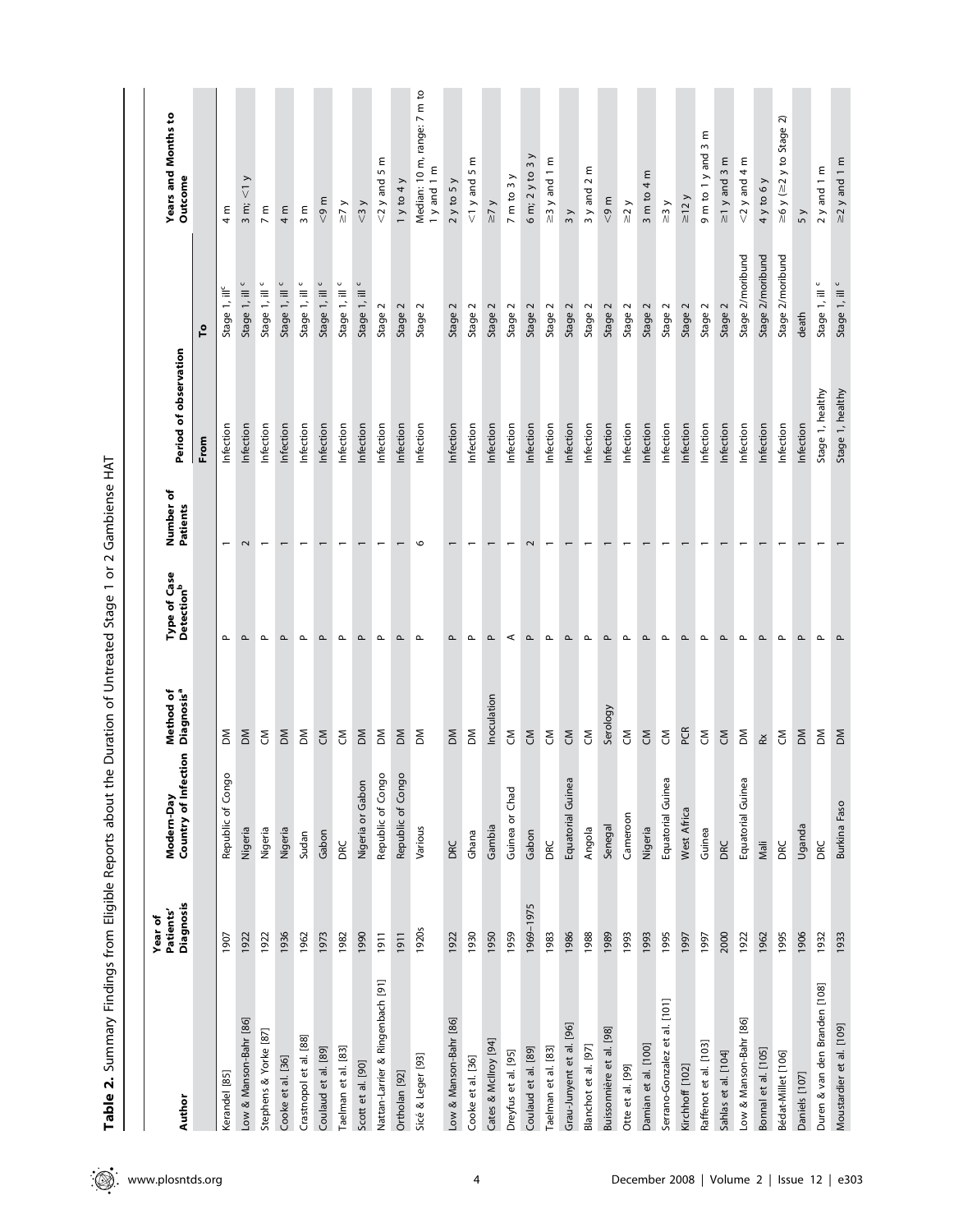| Author                                                                                                                                                                                                                             | <b>Diagnosis</b><br>Patients'<br>Year of | Country of Infection<br>Modern-Day | Diagnosis <sup>a</sup><br>Method of | <b>Type of Case</b><br><b>Detection</b> <sup>b</sup> | Number of<br><b>Patients</b> | Period of observation              |                  | Years and Months to<br>Outcome                         |
|------------------------------------------------------------------------------------------------------------------------------------------------------------------------------------------------------------------------------------|------------------------------------------|------------------------------------|-------------------------------------|------------------------------------------------------|------------------------------|------------------------------------|------------------|--------------------------------------------------------|
|                                                                                                                                                                                                                                    |                                          |                                    |                                     |                                                      |                              | From                               | $\mathbf{e}$     |                                                        |
| Checchi et al. [15]                                                                                                                                                                                                                | 1990s-2000s                              | Uganda, Sudan                      | ξ                                   | A and P                                              | 298                          | Stage 1 serological suspectStage 2 |                  | Mean: 1 y and 5 m, median: 1<br>$\rightarrow$          |
| Grant et al. [110]                                                                                                                                                                                                                 | 1941                                     | Nigeria                            | ΣÑ                                  | $\mathbf{r}$                                         |                              | Stage 1, healthy                   | Stage 2          | $\frac{1}{3}$                                          |
| Robinson et al. [111]                                                                                                                                                                                                              | 1978                                     | Nigeria                            | ξ                                   | <b>L</b>                                             |                              | Stage 1, healthy                   | Stage 2          | $\geq$ 3 y                                             |
| Martin & Darré [112]                                                                                                                                                                                                               | 1910                                     | Republic of Congo                  | ΣÑ                                  | ⋖                                                    |                              | Stage 1, healthy                   | Death            | $\frac{1}{4}$                                          |
| Moustardier et al. [109]                                                                                                                                                                                                           | 1933                                     | Various                            | $\geq$                              | $\sim$                                               | $\circ$                      | Stage 1                            | Stage 2          | $\geq$ 2 y                                             |
| Blanchard & Toullec [113]                                                                                                                                                                                                          | 1930                                     | Senegal                            | ΣÑ                                  | $\mathbf{r}$                                         |                              | Stage 1                            | Stage 2          | $\geq$ 2 y                                             |
| Riou & Moyne [114]                                                                                                                                                                                                                 | 1933                                     | Senegal                            | $\geq$                              | ௳                                                    |                              | Stage 1                            | Stage 2          | $\geq 4$ y                                             |
| Sartory et al. [115]                                                                                                                                                                                                               | 1910s                                    | Unknown                            | ΣÑ                                  | $\mathbf{r}$                                         |                              | Stage 1                            | Stage 2          | $\geq 8$ y                                             |
| Baonville et al. [116]                                                                                                                                                                                                             | 1920s                                    | DRC                                | $\geq$                              | $\mathbf{r}$                                         |                              | Stage 1                            | Stage 2          | $\geq 10$ y                                            |
| Pinard et al. [117]                                                                                                                                                                                                                | 1939                                     | Republic of Congo                  | ΣÑ                                  | $\mathbf{r}$                                         |                              | Stage 1                            | Stage 2          | $\geq$ 15 y                                            |
| Collomb et al. [118]                                                                                                                                                                                                               | 1950s                                    | Various                            | MQ                                  | $\mathbf{r}$                                         | 26                           | Stage 1                            | Stage 2/moribund | Median: $\geq$ 3 y, range: $\geq$ 1 y to<br>$\geq 4$ y |
| Guérin (in Laveran [4])                                                                                                                                                                                                            | 1850s-1860s                              | Various (West African<br>slaves)   | clinical                            | $\mathbf{r}$                                         | $\overline{\phantom{m}}$     | Stage 1                            | Stage 2/moribund | $\geq 5-8y$                                            |
| Edan [39]                                                                                                                                                                                                                          | 1970s                                    | Republic of Congo                  | $\tilde{\epsilon}$                  | $\sim$                                               | $\overline{2}$               | Start of symptoms                  | Stage 2          | Median: 3 m, range: < 3 m to<br>$\delta$ $\gamma$      |
| Milord et al. [40]                                                                                                                                                                                                                 | 1987-1991                                | DRC                                | ξ                                   | Unknown                                              | 207                          | Start of symptoms                  | Stage 2          | Mean: 2 y and 2 m, range:<br>4 m to 6 y and 6 m        |
| Blum et al. [38]                                                                                                                                                                                                                   | 1997-1998                                | Angola                             | ξ                                   | A and P                                              | 588                          | Start of symptoms                  | Stage 2          | Median: 4 m to 6 m; $>1$ y in<br>27 patients (4.9%)    |
| Blum et al. [37]                                                                                                                                                                                                                   | <b>2000s</b>                             | Various                            | ξ                                   | A and P                                              | 2541                         | Start of symptoms                  | Stage 2          | Median: 8 m, >2 y in 62<br>patients (2.8%)             |
| Greggio [25]                                                                                                                                                                                                                       | 1911                                     | DRC                                | MQ                                  | ⋖                                                    | 183                          | Stage 1 and 2, not too ill Death   |                  | Median: 1 y and 2 m, range:<br>0 m to 7 y and 6 m      |
| Checchi et al. [15]                                                                                                                                                                                                                | 1990s-2000s                              | Uganda, Sudan                      | n/a (model-based)                   |                                                      |                              | Stage 2                            | Death            | Mean: 1 y and 4 m, median:<br>11 m                     |
| <sup>a</sup> DM = direct microscopy on blood, cerebrospinal fluid or gland puncture fluid; CM = microscopy after blood concentration; PCR = polymerase chain reaction; Rx = empirical diagnosis based on dramatic improvement post |                                          |                                    |                                     |                                                      |                              |                                    |                  |                                                        |

antritrypanosomal treatment.

antitrypanosomal treatment.<br><sup>b</sup>A = active community screening; C = convenience screening; P = passive case detection; V = vertical transmission of HAT to patient's baby.<br>"Excluding patients treated for symptoms associated  $PA =$  active community screening;  $C =$  convenience screening;  $P =$  passive case detection;  $V =$  vertical transmission of HAT to patient's baby.

cExcluding patients treated for symptoms associated with trypanosomal chancre in the first month after reporting a tsetse bite.

doi:10.1371/journal.pntd.0000303.t002

Table 2.

Table 2. cont.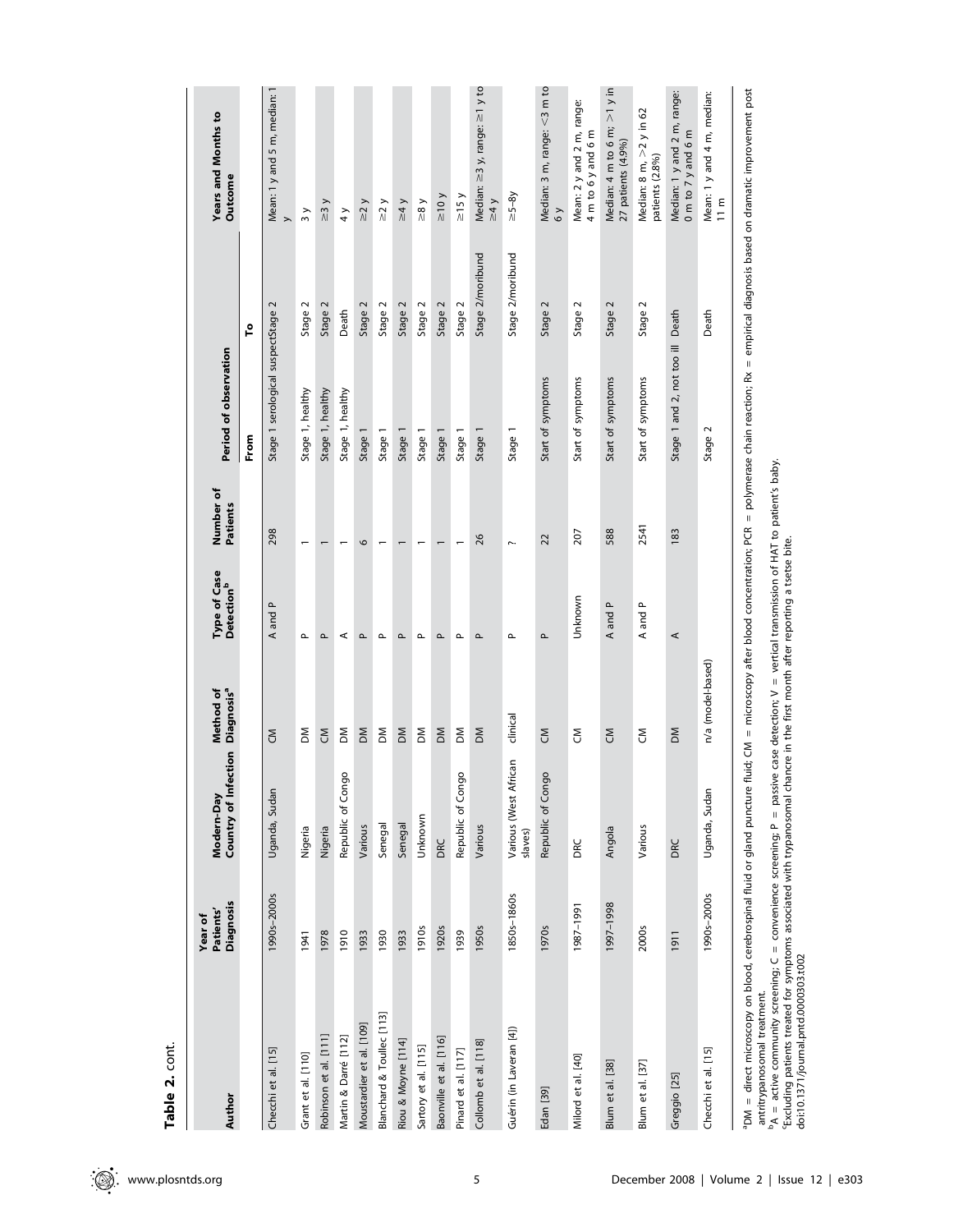| Possible Source Of Bias                                                            | Implications                                                                                                                                                                                                                                                                                                                                                                                                      | Natural Progression<br>$(n=27)$ | Infection $(n=42)$<br>Duration of | $C$ learance $(n=4)$<br>Spontaneous |
|------------------------------------------------------------------------------------|-------------------------------------------------------------------------------------------------------------------------------------------------------------------------------------------------------------------------------------------------------------------------------------------------------------------------------------------------------------------------------------------------------------------|---------------------------------|-----------------------------------|-------------------------------------|
| Insensitive diagnosis due to microscopy on<br>non-concentrated blood only.         | Absence of infection noted during the observation period cannot be taken as<br>proof of clearance.                                                                                                                                                                                                                                                                                                                | 23                              | $\overline{19}$                   |                                     |
| No certainty about sub-species.                                                    | Benign infections could actually be due to transient animal trypanosomes.                                                                                                                                                                                                                                                                                                                                         | 25                              | 39                                |                                     |
| Information on symptoms and their duration are based<br>on patient recall.         | Patients might systematically over- or under-report the duration of symptoms, or<br>provide inaccurate data.                                                                                                                                                                                                                                                                                                      |                                 |                                   |                                     |
| Information on time of infection based on patient recall.                          | Patients might not accurately report when they were last exposed to tsetse bites<br>(e.g., patients who had left Africa might not report the most recent trip).                                                                                                                                                                                                                                                   |                                 | 29                                |                                     |
| No information about traditional or other treatments<br>during observation period. | Patients might have been cured thanks to traditional therapies or antimicrobials<br>taken for other infections, but which may have limited activity against HAT.                                                                                                                                                                                                                                                  | 27                              | 22                                |                                     |
| Group of patients is highly self-selected.                                         | more likely to be observed for longer. Measuring the duration of disease based solely<br>Patients with mild infections are more likely to be healthy and thus refuse treatment<br>ded in natural progression experiments. Patients who remain healthy are<br>who have already died may result in under-estimation. Patients who<br>attend a health centre may be unrepresentative.<br>or be includ<br>on patients | $\circ$                         |                                   |                                     |
|                                                                                    |                                                                                                                                                                                                                                                                                                                                                                                                                   |                                 |                                   |                                     |

several diseases, such as malaria, tuberculosis, and HIV, can mimic HAT. Whilst recognising these shortcomings, it is important to note that such occurrences are rare.

Publication bias is also possible; for example, studies showing unusual outcomes could have been reported more frequently than those confirming the textbook pattern, and may thus make up a disproportionate fraction of the literature in our review, potentially suggesting that some phenomena are more frequent than they actually are.

## Reports of the Natural Progression of HAT

Quantifying the relative frequency of different outcomes of untreated infection would allow for the development of realistic mathematical models that (i) predict the proportion of infections that will not become symptomatic and thus will not be captured by passive case detection, (ii) explore the contribution of these nonpathogenic infections to maintaining transmission, (iii) help to optimise screening strategies that target non-pathogenic infections with the ultimate aim of eliminating foci altogether, and (iv) predict the impact of different control strategies on morbidity and mortality.

Eligible reports of the outcome of untreated HAT (Table 1) are hard to interpret, mainly because the observation periods are censored at about 3 years for the largest case series, and because the case series are a mix of early and late infections. As expected, the case fatality ratio generally increased when the duration of observation was longer, reaching 73% in a case series in the Belgian Congo that was followed for 4 and a half years [25]. Case fatality ratios were calculated based on cases known to have died, but would be higher if patients who disappeared or had an unknown endpoint are considered dead, notably for the series by Marshall and Vassallo [26] and Heckenroth [27]; indeed, in the latter study only three of 36 patients (8.3%) were known to remain healthy after 4 years of follow-up.

Two reports contradict this general trend in case fatality. In Ivory Coast, Jamonneau et al. [28,29] observed a group of 15 parasitologically confirmed patients who refused treatment. After 4 years, at least seven were no longer parasitaemic, only one progressed to stage 2, and of the remainder, only three had clinical signs of stage 1. Six of the patients were followed for a further 2 year period, at the end of which three were mildly ill, and all were parasite-negative microscopically but PCR-positive. Genotyping using microsatellite markers revealed that two were mono-infected with a new *T. brucei* s.l. strain, while four had a co-infection with the new strain and T. b. gambiense group 1. In The Gambia, Todd [30,31] traced 12 patients over 9 years following initial diagnosis, and found eight still healthy, of whom one was seen again 13 years later and found to be clinically well despite reportedly not receiving treatment.

This review does not include the famous ''FEO'' case, a Togolese female who remained parasitaemic and healthy over 23 years of follow-up, despite repeated treatment courses [32]; the strain was morphologically consistent with  $T$ .  $b$ . gambiense, but induced more chronic infections in animals, and may have been non-gambiense.

## Reports of Spontaneous Infection Clearance

Reports of spontaneous infection clearance are rare. Harding and Hutchinson [33] report that nine out of 75 Sierra Leonean asymptomatic parasite-positive cases at baseline no longer showed parasites in weekly tests over the next 2 months. In this community (Fuero), no significant mortality attributable to HAT was noted in spite of infection attack rates  $>25\%$  over 3 years. Presenting cases were asymptomatic, with infrequent cervical gland involvement

Table 3. Main Potential Sources of Bias, and Number of Eligible Reports Affected, by Type of Report

Table 3. Main Potential Sources of Bias, and Number of Eligible Reports Affected, by Type of Report

doi:10.1371/journal.pntd.0000303.t003

doi:10.1371/journal.pntd.0000303.t003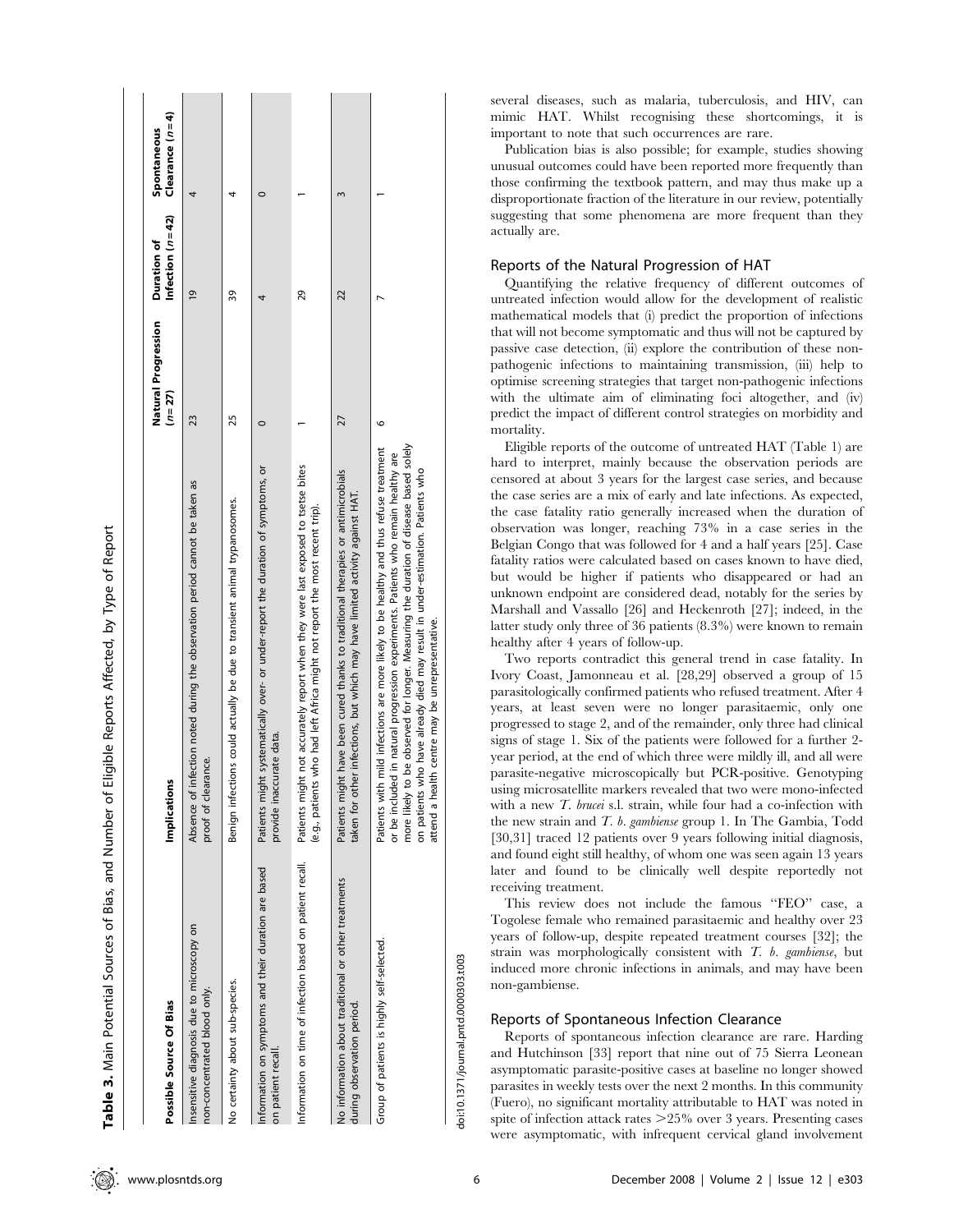and scanty parasitaemia. Interestingly, case finding and mass chemoprophylaxis were less successful in controlling transmission in this site than in neighbouring areas where classical HAT was prevalent. The authors speculated that a novel strain could have been responsible for the atypical outbreak in Fuero.

Dyleff [34] reported that three Europeans returning from the French Congo, who were positive for HAT at an initial test, subsequently tested negative in all further tests in various laboratories.

Barlovatz [35] described a patient from the Belgian Congo who refused treatment. Three years and 3 months later, various tests, including inoculation of six Guinea pigs with his blood, were negative.

Cooke et al. [36] reported on an Englishman returning from Nigeria and Ghana who, upon post-repatriation screening, was found to be infected but mistakenly discharged without treatment; 6 months later no trypanosomes were found in blood films or upon animal inoculation. The patient was nonetheless treated as a precaution.

## Reports of the Duration of HAT Infections Progressing to Disease

The duration of pathogenic HAT infections is a critical parameter for the development of predictive mathematical models since it determines opportunities for further transmission to flies and for case detection before the onset of irreversible sequelae or death. The rates of progression from stage 1 to stage 2 from stage 2 to death are also indispensable parameters in any model of HAT transmission.

Most reports on the progression of HAT have been based on individuals developing HAT disease after exposure to tsetse bites at a known point in time. While baseline and endpoint status differs widely across these studies, the duration of  $T$ .  $b$ . gambiense stage 1 ranged from a few months to a few years (Table 2). Only three cases with duration beyond 8 years were found among these reports (including a patient who took at least 12 years to progress from infection to stage 2, and another for whom at least 15 years elapsed between stage 1 and 2). An unknown number of cases of advanced stage 2 were diagnosed clinically by Guérin in the Caribbean among slaves abducted from West Africa 5–8 years earlier [4]. Four of the larger series suffered from considerable selection bias: Blum et al. [37], Blum et al. [38], Edan [39], and Milord et al. [40] studied stage 2 patients coming for treatment whose duration of symptoms was probably dependent on treatment-seeking behaviour; Greggio [25] only included patients who had already died by the time of the study, thus biasing observations towards short duration cases. Nonetheless, all large series showed a left-skewed distribution of duration (unpublished data), with fewer than 5% of cases lasting more than 4 years up to a maximum of 6 to 7 years. Interestingly, Manson believed that HAT symptoms can arise up to seven years post infection [4]. Residents of Gorée Island (Senegal) also reportedly considered themselves safe from HAT if no symptoms arose in the 7 years after a trip to the mainland  $[4]$ . Fevre et al.  $[18]$  aggregated 88 patients reviewed in Yorke [17] and 8 patients reported after diagnosis in Europe and North America (all presented here with the original citations), all of whom had a plausible time of infection and known time of death or treatment; survival analysis suggested a median duration of infection of 36 months. Checchi et al. [15] derived indirect estimates of stage 1 duration (mean 17 months, median 12 months) from survival analysis of 298 untreated serological suspects' time to progression from suspected stage 1 to confirmed stage 2, and deduced stage 2 duration (mean 16 months, median 11 months) from the observed stage 1 to 2 ratio in the community. This gives a rough estimate of 33 months for the mean total duration of infection. Subsequent adjustment for diagnostic specificity and stage misclassification, however, suggests that the mean stage 2 duration may have been overestimated, and could be closer to 10 months (Checchi et al., unpublished observations).

## Biological Considerations

#### Natural Progression

The assumed 100% lethality of HAT seems surprising from an evolutionary perspective: over time, parasites are believed to regulate their virulence so as to avoid killing off their primary hosts, which for gambiense HAT are humans (an animal reservoir has been demonstrated [41], but is generally considered of marginal importance [42]). Furthermore, where HAT has been a major cause of mortality, evolutionary pressure on humans might have resulted in the development of trypano-tolerance. Among infectious agents that rely heavily on humans as a reservoir, none is known to be 100% fatal, with the possible exception of HIV, which is a relatively new disease in humans, and for which nondisease progressors are already reported [43]. This classical paradigm of evolutionary drift towards non-virulence has been challenged, especially for vector-borne and other indirectly transmitted pathogens, which tend to be more virulent than directly transmitted pathogens, and may require high virulence to debilitate hosts, potentially exposing them to greater transmission, for example through more intense vector bites [44]. However, HAT does not fit this pattern: HAT patients' prostration actually reduces their contact with tsetse colonies around watering points or cultivation areas. Furthermore, much mortality from infections is in fact caused by host immunopathology, which may not be an intended outcome for the parasite [45]. HAT may fit this scenario: death occurs as a result of inflammatory processes, rather than damage from parasite exploitation of the host's tissues.

T. b. gambiense survives the haemolymphatic immune response through an underlying resistance to lytic factors in human serum, including apolipoprotein L1 (non-human infectious trypanosome species do not have this ability) [46]. They also resist the acquired immune response through a process of surface antigenic variation whereby new antigenic sub-populations constantly arise, thus escaping antibody-mediated immunity [47]. The repertoire of variant surface glycoprotein (VSG) genes runs into the order of a thousand, and the potential repertoire grows as genetic recombination ensures the genes mutate and evolve even within the course of an infection. One could speculate that any HAT infection would eventually disappear when this repertoire is exhausted, as is the case for Borrelia spp., the causative agent of relapsing fever. However, current uncertainty about rates of VSG switching, which range from  $>1$  per  $10^3$  to  $<1$  per  $10^6$  parasite replications [48], makes it difficult to predict when an infection might deplete its repertoire of antigens and therefore how long any chronic carriage might last relative to the host's lifespan. To our knowledge, no other extracellular microparasitic infections based in the haemolymphatic system are known to survive long periods in the human host without colonising specific tissues. The existence of intracellular forms of T. brucei has been proposed: this suggestion rests on weak evidence, but has not formally been disproved [49].

How else could spontaneous parasite clearance occur? When specific immunity to the currently expressed VSG is at its peak, parasite density hits a trough, before recovering as a new VSG population emerges. Even at its lowest level, total parasite numbers probably remain in the thousands (assuming a minimum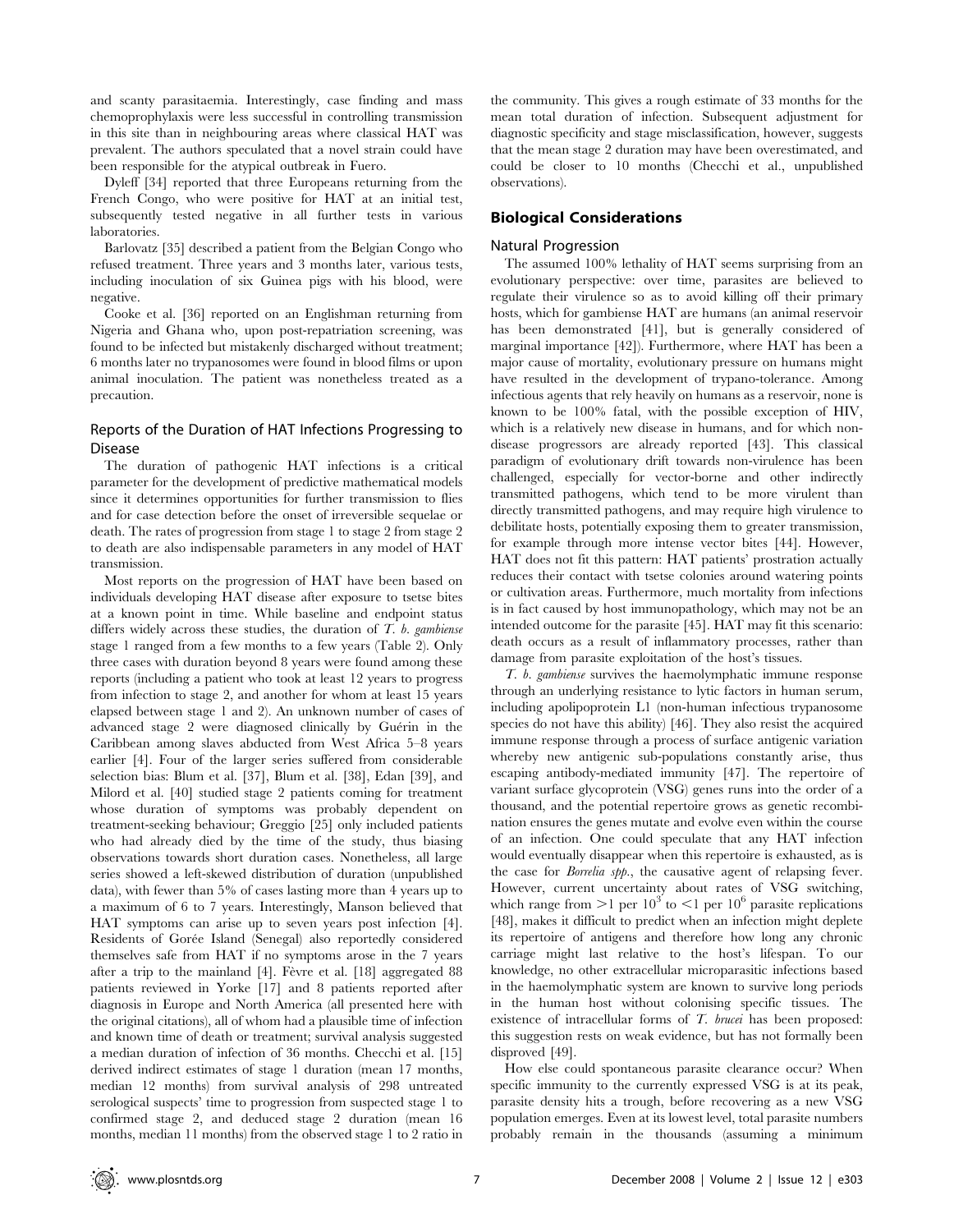parasitaemia of 10/mL and 5 L of blood), and it is therefore unlikely that the infection would be extinguished due to chance. Some strains, however, might feature an abnormally slow VSG switching rate, allowing host immunity to eradicate the current antigenic sub-population before the next one takes over. Alternatively, certain strains might not express genes coding for resistance to human serum. Unlike in T. b. rhodesiense, serum resistance is believed to be a stable trait in  $T$ . b. gambiense, but exceptions might occur. However, one might expect such strains to go extinct due to selection pressure, and therefore to not feature prominently among those circulating at any given time.

An alternative hypothesis is that some humans carry trypanotolerance traits, as noted already in various animal species in whom trypanosomes do not necessarily lead to death [50,51]. It is also possible that certain human sub-populations might be deficient in genes encoding lytic factors for non-gambiense trypanosomes (such as  $T.$  congolense or  $T.$  brucei brucei), which might survive briefly in the blood, cause only mild illness, and be mistaken for gambiense. Indeed, a recently reported case of T. evansi infecting a man in India involved a patient deficient in apolipoprotein L1 [52].

Chronic carriage, on the other hand, would presumably occur if the host cannot overcome the haemolymphatic infection, but the parasites do not cross the BBB. T. b. gambiense itself may modify the permeability of the BBB, either directly through signalling and endothelial cell apoptotic pathways, or indirectly due to immunopathogenic effects of infection in the haemolymphatic system [53]. Parasites initially invade the central nervous system (CNS) through vulnerable points such as the choroid plexus and the thalamus. CNS invasion may carry mixed evolutionary advantages for the parasite, as it allows escape from host immunity, but also leads to earlier host death and thus shorter duration of infectiousness.

Possible mechanisms for chronic carriage include (i) failure of given strains to modify BBB permeability, for example because they do not express certain factors (e.g., proteases believed to be required for BBB entry [54]); (ii) strains reproducing at such a slow rate that the parasite density remains extremely low, such that any CNS invasion is limited or benign; and (iii) humans with trypanosome-impermeable BBB. To our knowledge, empirical evidence supporting any of these models has yet to be obtained.

#### Variability in Duration of Infectiousness

The time over which patients remain infectious, at least in pathogenic cases, is determined by how fast stages 1 and 2 progress. Variability in these parameters could be influenced by a number of parameters, including differences in strain virulence, host immunity, and host BBB permeability.

What is the typical rate of progression from stage 1 to stage 2 in pathogenic infections that do cross the BBB? Assuming that BBB modification due to HAT infection within any individual is a continuous process, and given that parasite density in the haemolymphatic system is known to undulate around a roughly constant average, the risk of CNS penetration per unit time, i.e., progression from stage 1 to stage 2, should be constant, and proportional to parasite density (obviously, differences in virulence across strains will create variability in this risk among individual infections). A constant risk of stage 2 progression would result in a negative exponential distribution of the duration of stage 1 (see Figure 2 for an illustration). Such a distribution would feature a relatively short median duration, but also comprise a tail of very long durations—in other words, ''exceptions'' would be expected. Indeed, this exponential decay hypothesis is corroborated by survival analysis of untreated serological suspects [15]. Phenotypic changes in the parasite population occurring at later phases of the infection, such as improved motility, would cause the risk of progression to vary with post-infection time, but to our knowledge these have not been observed.

The death rate in stage 2 is another key parameter. Once the CNS is invaded, poorly understood pathogenic processes such as macrophage activation and a complex cytokine cascade appear to be responsible for the onset of neurological symptoms [55]. However, the fact that drugs can halt and partially reverse stage 2 neurological deterioration suggests that this is a cumulative process due to parasite persistence in the CNS. Stage 2 patients are known to deteriorate progressively, suggesting that the death rate would increase with time since onset of stage 2; this timedependence would yield a Gompertz distribution of survival in stage 2 (Figure 2), featuring very little variability in time to death, and precluding exceptional observations. Greggio [25], however, described a negative exponential survival of untreated patients.



Figure 2. Examples of Negative Exponential and Gompertz (Non-Constant Hazard) Distributions of Survival in HAT Stages 1 or 2. doi:10.1371/journal.pntd.0000303.g002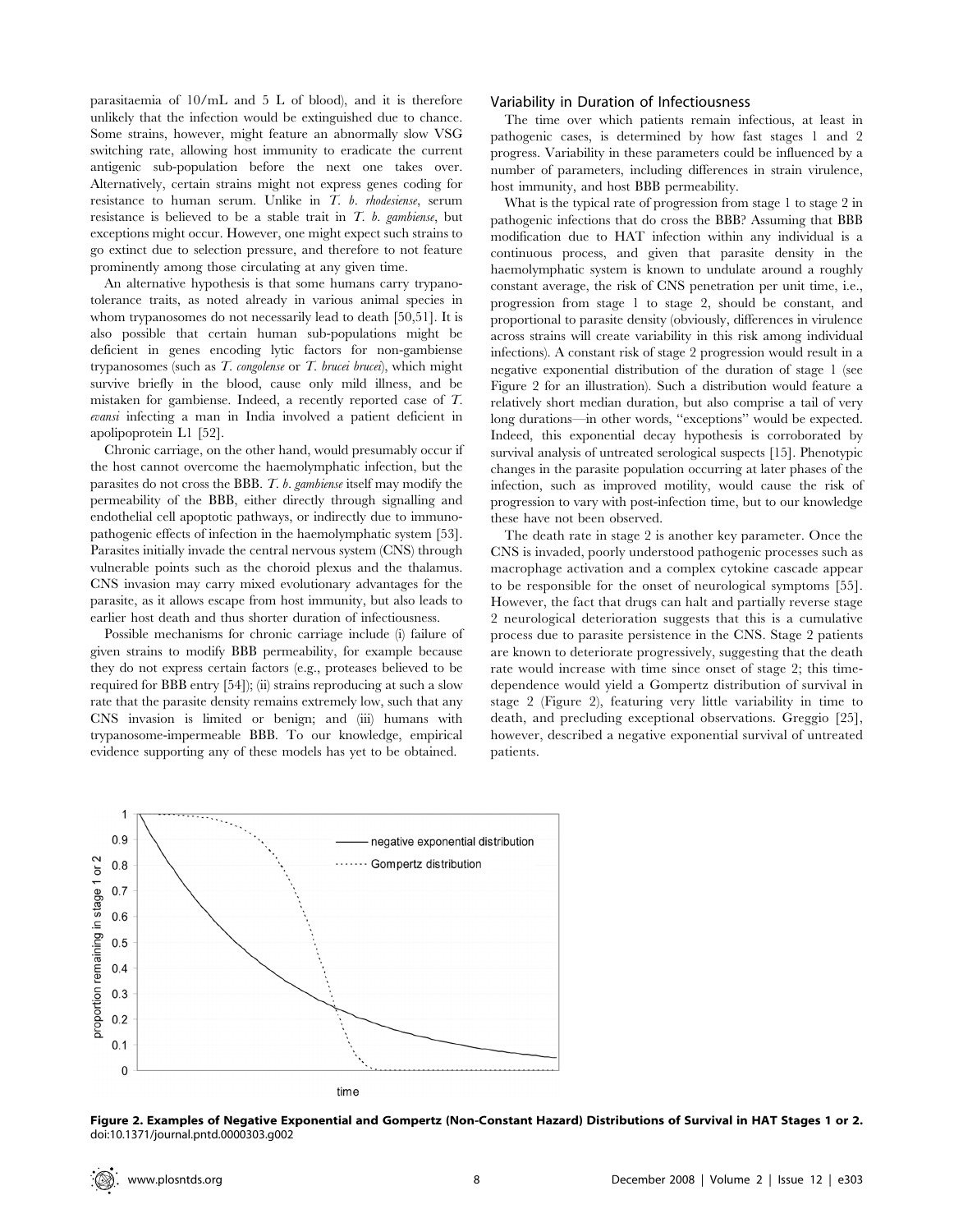## Discussion

#### Does Human Trypano-Tolerance Exist?

Published data on the natural progression of HAT are inconclusive. Based on literature and biological considerations, we believe the following cautious conclusions can be drawn:

- 1) The majority of untreated gambiense HAT infections progress to death.
- 2) There is some evidence that patients can spontaneously recover from stage 1 HAT infection. However, all such reports are from West Africa, and may in fact involve strains other than T. b. gambiense group 1.
- 3) There is no evidence that chronic carriage exists, although it is biologically plausible. It is extremely difficult to study this outcome given current diagnostic sensitivity and the ethical requirement to treat all detected infections.
- 4) If spontaneous cure or chronic carriage do occur in stage 1, they probably constitute a minority of infections.
- 5) There is no evidence for spontaneous cure from stage 2.
- 6) Infections either progress to stage 2 within a few years, or not at all (as suggested by the absence of reports of very long stage 1 infection in patients who have been away from HAT-endemic areas for a known period).
- 7) Durations of infection beyond 6–7 years are extremely rare.

The existence of human trypano-tolerance is difficult to demonstrate formally, although it may be postulated based on its occurrence in various animal species. The two methods of detecting HAT cases, active and passive screening, do not allow observation of the natural progression of infection, since cases are treated upon laboratory confirmation, irrespective of symptoms, as stated above. Similarly, any cases who self-resolve would go unrecognised. However, it may be possible in selected sites to identify retrospectively any patients who absconded before treatment, and verify their status.

Currently, trypanosome classification relies on a rather outdated isoenzyme profile analysis [56] that may not capture the full genotypic and phenotypic variability of strains. Better characterisation of representative samples of strains circulating in various foci could be attempted using the latest genotyping techniques and improved methods of trypanosome propagation [57,58]. In the Ivory Coast, where more modern and specific genotyping techniques such as PCR on satellite markers have been attempted, non-gambiense trypanosomes have been shown to infect humans [29,59,60], suggesting that elsewhere, the range of human-infective trypanosomes could be more varied than assumed. Geographic differences in apparent clinical severity of HAT infections have been reported for both  $T.$  b. gambiense [8,61,62] and  $T.$  b. rhodesiense [63], and may well be due to variations in parasite strain and species.

The use of PCR has also demonstrated low-level trypanosome infections in a proportion of sero-positive but parasitologically negative cases [64,65,66]: further study of sero-positive, parasitologically negative individuals through PCR or other advanced techniques is warranted, as this host sub-population could include chronic carriers with parasite densities below the detection threshold of currently used field diagnostic tests.

The duration of infectiousness among pathogenic cases is equally difficult to study. However, some insight about the distribution of time to symptom onset (a proportion of the total infectious period) could arise from a review of HAT cases diagnosed outside Africa over the past decades (we have attempted to locate all such published reports, but unpublished cases may exist). Further insight could be gained from asking HAT patients to recall the time of occurrence of infectious bite chancres (however, this is an uncommon sign in African patients and may be a feature of particularly virulent infections).

#### Implications for Control

The epidemiological implications of the different scenarios considered for the natural history of HAT infection are outlined in Table 4. While self-resolving infections would probably be of limited epidemiological importance, chronic carriers might play a key role in perpetuating transmission. Indeed, their existence could explain how certain HAT foci appear to be extinguished, only to re-awaken mysteriously after several years, or how the chain of transmission in certain small communities appears to be sustained by only a handful of cases [67]. Preliminary results from stochastic modelling (F. Checchi, J. Filipe, D. Chandramohan, unpublished data) suggest that even a small proportion of chronic carriers would considerably decrease the chance of repeated active case detection campaigns detecting a sufficiently large number of infections to interrupt transmission; more importantly, this chance would be far lower if, as is plausible, chronic infections were harder to detect by current diagnostic tools. There is debate about the relative harms and benefits of treating all serological positives: in most prevalence scenarios, this results in a positive predictive value below 30% [68,69], meaning a considerable number of people are needlessly treated with toxic drugs; however, such a strategy could detect most trypano-tolerant infections, and might be warranted as a one-off ''catch-all'' intervention when elimination of a focus appears close.

Table 4. Possible Scenarios for Trypano-Tolerance, and Their Likely Implications for Control Strategies

| Occurrence of<br>Trypano-Tolerant<br>l Cases | <b>Nature of Trypano-Tolerance</b>                                                                                                                                                                                                          |                                                                                                                                                                                                                      |
|----------------------------------------------|---------------------------------------------------------------------------------------------------------------------------------------------------------------------------------------------------------------------------------------------|----------------------------------------------------------------------------------------------------------------------------------------------------------------------------------------------------------------------|
|                                              | <b>Self-Resolving Infection</b>                                                                                                                                                                                                             | <b>Mostly Asymptomatic or Mildly Symptomatic Chronic</b><br>Carriage                                                                                                                                                 |
| Frequent                                     | Might never be detected through passive screening,<br>so would need to be detected actively; their contribution to<br>transmission would depend on their infectiousness and on the<br>average duration of infection before self-resolution. | Mass screening-based control would be imperative if chronic carriers<br>have a significant level of infectiousness: its frequency, coverage and<br>sensitivity would have to be very high to eliminate transmission. |
| Rare                                         | Minimal influence on reproductive ratio, transmission could<br>perhaps be interrupted through intensive passive screening<br>even if these cases remain untreated.                                                                          | Small influence on reproductive ratio, but, if not detected actively,<br>could be responsible for perpetuating transmission even in settings<br>with very intensive mass screening-based control.                    |

doi:10.1371/journal.pntd.0000303.t004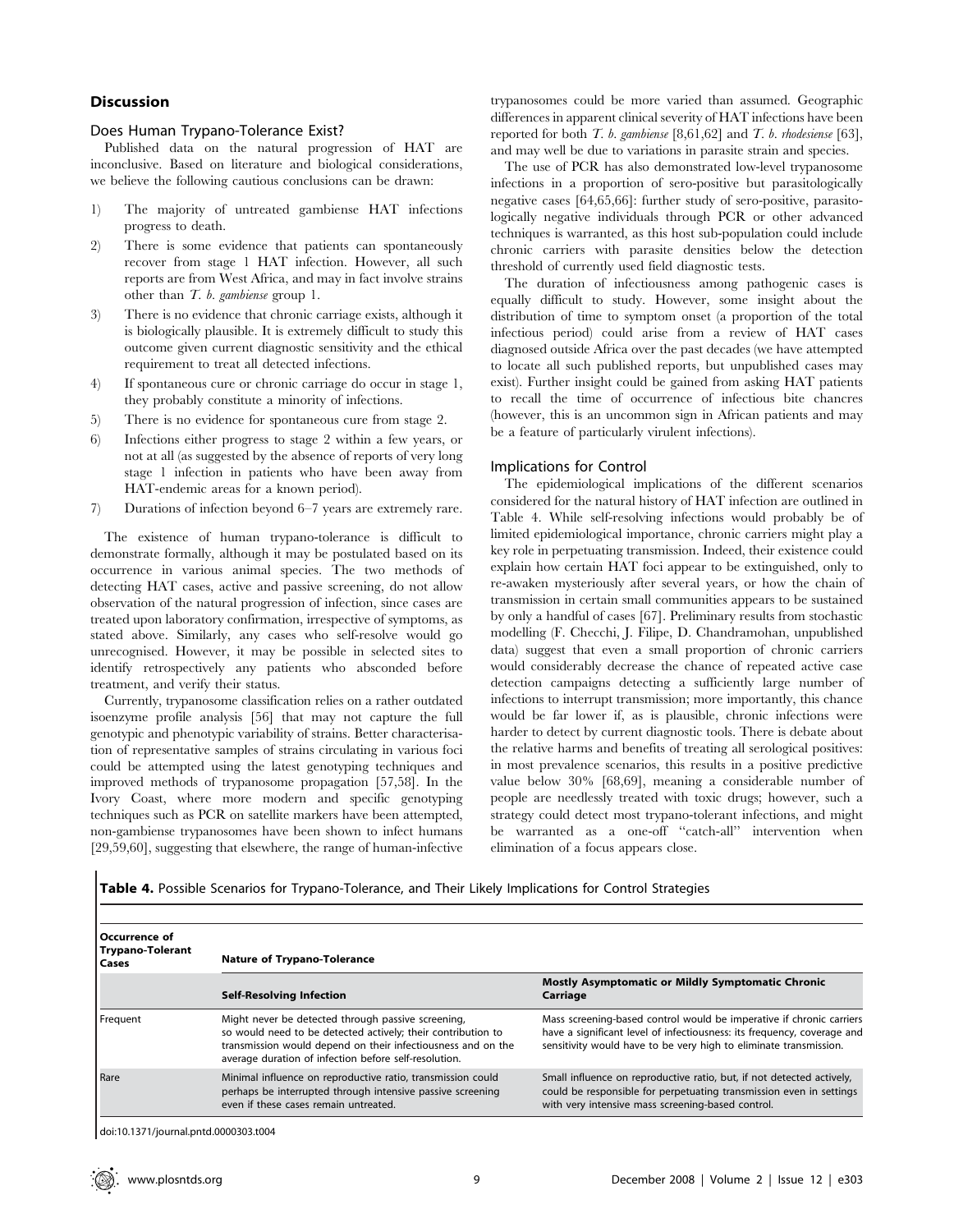If chronic carriage is due to an inherited parasite trait, one might expect screening to select for strains that permit chronic carriage, and ultimately for non-pathogenic clones to dominate the ecology of circulating strains, i.e., transmission would continue but the disease burden would be reduced. This is probably not borne out by field observations, as the HAT epidemics resulting from breakdown of control in the 1970s and 1980s have featured typically lethal infections. The true ecology of  $T$ ,  $b$ , gambiense strains is probably far more complex, and regulated by host–vector– parasite interactions as well as the sharing of genetic material among strains.

The minority of long-duration pathogenic infections corresponding to the tail of the distribution of natural durations could also escape control and seed a new epidemic, especially if the end of a screening programme is decided based on a target prevalence  $(e.g., <0.5\%)$ .

If the HAT transmission chain is to be broken, active case detection with treatment irrespective of symptoms, along with continued surveillance, remain paramount, regardless of whether chronic carriers exist [70]. If the existence of a trypano-tolerant infection reservoir were demonstrated, case detection strategies could be adapted, for example by introducing systematic serological treatment (see above) and ensuring very high screening coverage (based on modelling work previously published by others

### References

- 1. Stich A (2004) African trypanosomiasis. In: Parry E, Godfrey R, Mabey D, Gill G, eds. Principles of medicine in Africa. Third ed. Cambridge: Cambridge University Press. pp 475–488.
- 2. Pepin J, Donelson JE (1999) African trypanosomiasis (sleeping sickness). In: Guerrant RL, Walker DH, Weller PF, eds. Tropical infectious diseases: principles, pathogens and practice. Philadelphia: Churchill Livingstone. pp 774–784.
- 3. Eddleston M, Pierini S, Wilkinson R, Davidson R, eds (2005) Oxford handbook of tropical medicine. Second ed. Oxford: Oxford University Press.
- 4. Laveran A, Mesnil F (1904) Trypanosomes et trypanosomiases. Paris.
- 5. Burri C, Brun R (2003) Human African trypanosomiasis. In: Cook GC, Zumla A, eds. Manson's tropical diseases. 21 ed. London: Elsevier Science limited. pp 1303–1323.
- 6. Gill GV, Beeching NJ, eds (2004) Lecture notes on tropical medicine. 5th ed. Oxford: Blackwell Publishing.
- 7. Pepin J (2000) African trypanosomiasis. In: Strickland TG, ed. Hunter's tropical medicine and emerging infectious diseases. 8th ed. Philadelphia: W.B. Saunders Company. pp 643–653.
- Apted FIC (1970) Clinical manifestations and diagnosis of sleeping sickness. In: Mulligan HW, ed. The African trypanosomiases. first ed. London: George Allen and Unwin Ltd. pp 661–682.
- 9. Bruce D (1914) Classification of the African trypanosomes pathogenic to man and domestic animals. Trans R Soc Trop Med Hyg 8: 1–22.
- 10. Asonganyi T, Hengy C, Louis JP, Ghogomu NA (1991) Reactivation of an old sleeping sickness focus in Mamfe (Cameroon): epidemiological, immunological and parasitological findings. Rev Epidemiol Sante Publique 39: 55–62.
- 11. Dje NN, Miezan TW, N'Guessan P, Brika P, Doua F, et al. (2002) [Geographic distribution of trypanosomiasis treated in Ivory Coast from 1993 to 2000]. Bull Soc Pathol Exot 95: 359–361.
- 12. Welburn SC, Fevre EM, Coleman PG, Odiit M, Maudlin I (2001) Sleeping sickness: a tale of two diseases. Trends Parasitol 17: 19–24.
- 13. Winnen M, Plaisier AP, Alley ES, Nagelkerke NJ, van Oortmarssen G, et al. (2002) Can ivermectin mass treatments eliminate onchocerciasis in Africa? Bull World Health Organ 80: 384–391.
- 14. Vlas SJ, Van Oortmarssen GJ, Gryseels B, Polderman AM, Plaisier AP, et al. (1996) SCHISTOSIM: a microsimulation model for the epidemiology and control of schistosomiasis. Am J Trop Med Hyg 55: 170–175.
- 15. Checchi F, Filipe JA, Haydon DT, Chandramohan D, Chappuis F (2008) Estimates of the duration of the early and late stage of gambiense sleeping sickness. BMC Infect Dis 8: 16.
- 16. Frezil JL, Carnevale P (1976) Le probleme du reservoir du virus et du mantien des foyers de trypanosomiase humaine en Afrique Centrale. Cah ORSTOM, ser Ent med et Parasitol 14: 307–313.
- 17. Yorke W (1921) Recent work on the treatment of sleeping sickness: a critical review. Tropical Disease Bulletin 18: 154–174.
- 18. Fevre EM, Coleman PG, Welburn SC, Maudlin I (2004) Reanalyzing the 1900-1920 sleeping sickness epidemic in Uganda. Emerg Infect Dis 10: 567–573.

[71,72] and currently being done in our group, it is likely that elimination would not require detecting all chronic carriers). New safe and easily administered (i.e., oral) drugs would also help to maximise treatment coverage. Such strategies may maximise the chances of eliminating the remaining HAT foci. There is currently a window of opportunity for doing so, as many of the foci are at their lowest level of activity [73,74] since the start of the postcolonial period, and there is renewed commitment from the World Health Organization and other agencies to pursue elimination [75].

#### Supporting Information

Alternative Language Abstract S1 Translation of the Abstract into French by Francesco Checchi

Found at: doi:10.1371/journal.pntd.0000303.s001 (0.03 MB DOC)

#### Acknowledgments

We are grateful to library staff at the London School of Hygiene and Tropical Medicine for their help in locating old manuscripts, and to Dan Haydon, Dave Barry, and François Chappuis for helpful discussions. We also acknowledge advice from Marc Gastellu-Etchegorry, Dominique Legros, Jacques Pépin, Gerardo Priotto, and Pere Simarro.

- 19. Sice A (1937) La trypanosomiase humaine en Afrique intertropicale. Paris: Vigot Frères
- 20. Chappuis F, Loutan L, Simarro P, Lejon V, Buscher P (2005) Options for field diagnosis of human african trypanosomiasis. Clin Microbiol Rev 18: 133–146. 21. Blum J, Beck BR, Brun R, Hatz C (2005) Clinical and serologic responses to
- human 'apathogenic' trypanosomes. Trans R Soc Trop Med Hyg 99: 795–797. 22. Howie S, Guy M, Fleming L, Bailey W, Noyes H, et al. (2006) A Gambian
- infant with fever and an unexpected blood film. PLoS Med 3: e355. 23. Joshi PP, Shegokar VR, Powar RM, Herder S, Katti R, et al. (2005) Human
- trypanosomiasis caused by Trypanosoma evansi in India: the first case report. Am J Trop Med Hyg 73: 491–495.
- 24. Deborggraeve S, Koffi M, Jamonneau V, Bonsu FA, Queyson R, et al. (2008) Molecular analysis of archived blood slides reveals an atypical human Trypanosoma infection. Diagn Microbiol Infect Dis 61: 428–433.
- 25. Greggio G (1917) Quelques observations sur la duree moyenne de vie des trypanoses en traitement. Bull Soc Pathol Exot. pp 719–723.
- 26. Marshall CH, Vassallo SM (1923) The treatment of trypanosomiasis (a further report). British Medical Journal. pp 231–235.
- 27. Heckenroth (1913) Tournee medicale effectuee sur le Congo e l'Obangui. Annales d'Hygiene et Medecine Coloniales 16: 104–144.
- 28. Jamonneau V, Garcia A, Frezil JL, N'Guessan P, N'Dri L, et al. (2000) Clinical and biological evolution of human trypanosomiasis in C te d'Ivoire. Ann Trop Med Parasitol 94: 831–835.
- 29. Jamonneau V, Ravel S, Garcia A, Koffi M, Truc P, et al. (2004) Characterization of Trypanosoma brucei s.l. infecting asymptomatic sleeping-sickness patients in Cote d'Ivoire: a new genetic group? Ann Trop Med Parasitol 98: 329–337.
- 30. Todd JL (1919) The after-history of trypanosomiasis in Africa. Concerning immunity to human trypanosomiasis. New Orleans Medical and Surgical Journal 72: 291–295.
- 31. Todd JL (1924) After-history of African trypanosomiasis, 1911–1924. British Medical Journal 169: 298.
- 32. Lapierre J, Coste M (1963) Contribution a l'etude d'une souche de Trypanosoma gambiense (Feo) isolee d'un cas humain caracterise par une duree de plus de 20 ans de parasitemie cliniquement inappreciable. Annales de Parasitologie 38: 757–782.
- 33. Harding RD, Hutchinson MP (1948) Sleeping sickness of an unusual type in Sierra Leone and its attempted control. Trans R Soc Trop Med Hyg 41: 481–512.
- 34. Dyleff P (1932) Quelques reflexions sur la disparition spontanee des trypanosomes chez trois europeens reconnus porteurs des trypanosomes. Bull Soc Pathol Exot 25: 956–958.
- 35. Barlovatz A (1933) Course, prognosis and classification of human trypanosomiasis. Ann Trop Med Parasitol 28: 1–20.
- 36. Cooke WE, Gregg AL, Manson-Bahr PH (1937) Recent experiences of mild or symptomless infections with Trypanosoma gambiense from the Gold Coast and Nigeria. Trans R Soc Trop Med Hyg 30: 461–466.
- 37. Blum J, Schmid C, Burri C (2006) Clinical aspects of 2541 patients with second stage human African trypanosomiasis. Acta Trop 97: 55–64.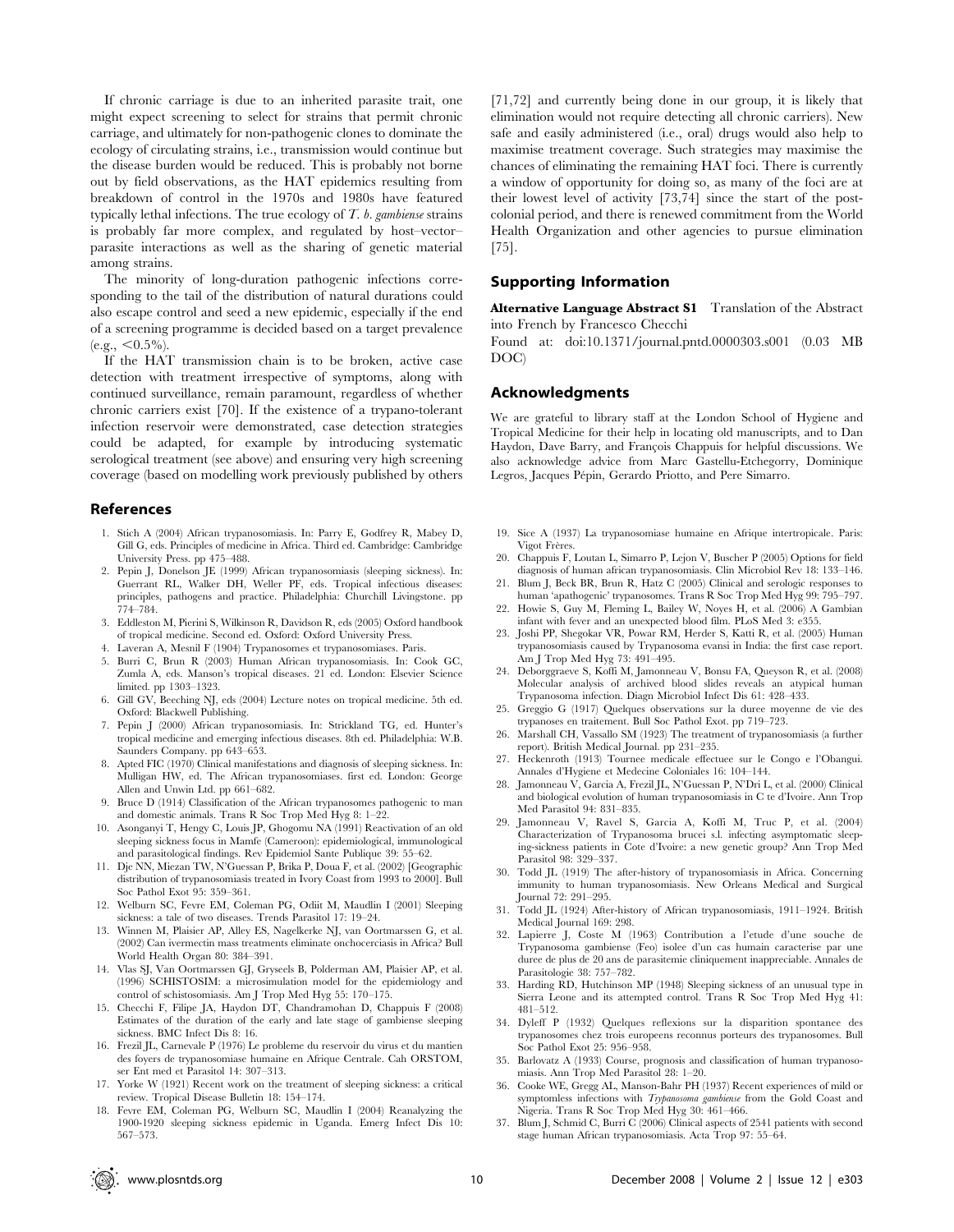- 38. Blum J, Nkunku S, Burri C (2001) Clinical description of encephalopathic syndromes and risk factors for their occurrence and outcome during melarsoprol treatment of human African trypanosomiasis. Trop Med Int Health 6: 390–400.
- 39. Edan G (1979) [Clinical and biological symptoms of T. gambiense tryponosomiasis in the meningo-encephalitic period (author's transl)]. Med Trop (Mars) 39: 499–507.
- 40. Milord F, Pepin J, Loko L, Ethier L, Mpia B (1992) Efficacy and toxicity of eflornithine for treatment of Trypanosoma brucei gambiense sleeping sickness. Lancet 340: 652–655.
- 41. Njiokou F, Laveissiere C, Simo G, Nkinin S, Grebaut P, et al. (2006) Wild fauna as a probable animal reservoir for Trypanosoma brucei gambiense in Cameroon. Infect Genet Evol 6: 147–153.
- 42. Pepin J, Meda HA (2001) The epidemiology and control of human African trypanosomiasis. Adv Parasitol 49: 71–132.
- 43. Shacklett BL (2006) Understanding the ''lucky few'': the conundrum of HIVexposed, seronegative individuals. Curr HIV/AIDS Rep 3: 26–31.
- 44. Ewald PW (1994) Evolution of infectious disease. New York: Oxford University Press, Inc.
- 45. Day T, Graham AL, Read AF (2007) Evolution of parasite virulence when host responses cause disease. Proc Biol Sci 274: 2685–2692.
- 46. Pays E, Vanhollebeke B, Vanhamme L, Paturiaux-Hanocq F, Nolan DP, et al. (2006) The trypanolytic factor of human serum. Nat Rev Microbiol 4: 477–486.
- 47. Pays E (2005) Regulation of antigen gene expression in Trypanosoma brucei. Trends Parasitol 21: 517–520.
- 48. Turner CM (1997) The rate of antigenic variation in fly-transmitted and syringe-passaged infections of Trypanosoma brucei. FEMS Microbiol Lett 153: 227–231.
- 49. Raseroka BH, Ormerod WE (1986) Is Trypanosoma brucei an intracellular parasite? Parasitol Today 2: 147–148.
- 50. Murray M, Morrison WI, Whitelaw DD (1982) Host susceptibility to African trypanosomiasis: trypanotolerance. Adv Parasitol 21: 1–68.
- 51. Sternberg JM (2004) Human African trypanosomiasis: clinical presentation and immune response. Parasite Immunol 26: 469–476.
- 52. Vanhollebeke B, Truc P, Poelvoorde P, Pays A, Joshi PP, et al. (2006) Human Trypanosoma evansi infection linked to a lack of apolipoprotein L-I. N Engl J Med 355: 2752–2756.
- 53. Bisser S, Ouwe-Missi-Oukem-Boyer ON, Toure FS, Taoufiq Z, Bouteille B, et al. (2006) Harbouring in the brain: A focus on immune evasion mechanisms and their deleterious effects in malaria and human African trypanosomiasis. Int J Parasitol 36: 529–540.
- 54. Nikolskaia OV, de A Lima AP, Kim YV, Lonsdale-Eccles JD, Fukuma T, et al. (2006) Blood-brain barrier traversal by African trypanosomes requires calcium signaling induced by parasite cysteine protease. J Clin Invest 116: 2739–2747.
- 55. Kennedy PG (2006) Diagnostic and neuropathogenesis issues in human African trypanosomiasis. Int J Parasitol 36: 505–512.
- 56. Truc P, Tibayrenc M (1993) Population genetics of Trypanosoma brucei in central Africa: taxonomic and epidemiological significance. Parasitology 106 (Pt2): 137–149.
- 57. Tilley A, Welburn SC, Fevre EM, Feil EJ, Hide G (2003) Trypanosoma brucei: trypanosome strain typing using PCR analysis of mobile genetic elements (MGE-PCR). Exp Parasitol 104: 26–32.
- 58. Garcia A, Courtin D, Solano P, Koffi M, Jamonneau V (2006) Human African trypanosomiasis: connecting parasite and host genetics. Trends Parasitol 22: 405–409.
- 59. Truc P, Jamonneau V, N'Guessan P, N'Dri L, Diallo PB, et al. (1998) Trypanosoma brucei ssp. and T congolense: mixed human infection in Cote d'Ivoire. Trans R Soc Trop Med Hyg 92: 537–538.
- 60. Jamonneau V, Garcia A, Ravel S, Cuny G, Oury B, et al. (2002) Genetic characterization of Trypanosoma brucei gambiense and clinical evolution of human African trypanosomiasis in Cote d'Ivoire. Trop Med Int Health 7: 610–621.
- 61. Duggan AJ (1962) A survey of sleeping sickness in northern Nigeria from the earliest times to the present day. Trans R Soc Trop Med Hyg 56: 439–480.
- 62. Mulligan HW (1955) Recent investigations on trypanosomiasis in British West Africa. Trans R Soc Trop Med Hyg 49: 199–228.
- 63. Buyst H (1977) The epidemiology of sleeping sickness in the historical Luangwa valley. Ann Soc Belg Med Trop 57: 349–359.
- 64. Garcia A, Jamonneau V, Magnus E, Laveissiere C, Lejon V, et al. (2000) Follow-up of Card Agglutination Trypanosomiasis Test (CATT) positive but apparently aparasitaemic individuals in Cote d'Ivoire: evidence for a complex and heterogeneous population. Trop Med Int Health 5: 786–793.
- 65. Koffi M, Solano P, Denizot M, Courtin D, Garcia A, et al. (2006) Aparasitemic serological suspects in Trypanosoma brucei gambiense human African trypanosomiasis: a potential human reservoir of parasites? Acta Trop 98: 183–188.
- 66. Kanmogne GD, Asonganyi T, Gibson WC (1996) Detection of Trypanosoma brucei gambiense, in serologically positive but aparasitaemic sleeping-sickness suspects in Cameroon, by PCR. Ann Trop Med Parasitol 90: 475–483.
- 67. Gouteux JP, Artzrouni M (2000) [Persistence and resurgence of sleeping sickness caused by Trypanosoma brucei gambiense in historic foci. Biomathematical approach of an epidemiologic enigma]. C R Acad Sci III 323: 351–364.
- 68. Inojosa WO, Augusto I, Bisoffi Z, Josenado T, Abel PM, et al. (2006) Diagnosing human African trypanosomiasis in Angola using a card agglutination test: observational study of active and passive case finding strategies. Bmj 332: 1479.
- 69. Simarro PP, Ruiz JA, Franco JR, Josenando T (1999) Attitude towards CATTpositive individuals without parasitological confirmation in the African Trypanosomiasis (T.b. gambiense) focus of Quicama (Angola). Trop Med Int Health 4: 858–861.
- 70. Maudlin I (2006) African trypanosomiasis. Ann Trop Med Parasitol 100: 679–701.
- 71. Artzrouni M, Gouteux JP (1996) Control strategies for sleeping sickness in Central Africa: a model-based approach. Trop Med Int Health 1: 753–764.
- 72. Artzrouni MC, Gouteux JP (2001) Population dynamics of sleeping sickness: a micro-simulation. Simulation and Gaming 32: 215–227.
- 73. World Health Organization (2006) Human African trypanosomiasis (sleeping sickness): epidemiological update. Weekly Epidemiological Record 81: 71–80.
- 74. Barrett MP (2006) The rise and fall of sleeping sickness. Lancet 367: 1377–1378.
- 75. Simarro PP, Jannin J, Cattand P (2008) Eliminating human african trypanosomiasis: where do we stand and what comes next. PLoS Med 5: e55.
- 76. Lester HMO (1933) The characteristics of some Nigerian strains of the polymorphic trypanosomes. Ann Trop Med Parasitol 27: 361–395.
- 77. Duggan AJ (1962) The occurrence of Human Trypanosomiasis among the Rukuba Tribe of Northern Nigeria. J Trop Med Hyg 65: 151–163.
- Harding RD (1940) The influence of sleeping sickness on mortality in two districts of northern Nigeria. Trans R Soc Trop Med Hyg 33: 483–500.
- 79. van Hoof LMJ (1947) Observations on trypanosomiasis in the Belgian Congo. Trans R Soc Trop Med Hyg 40: 728–754.
- 80. Jamot E (1929) La maladie du sommeil au Cameroun en janvier 1929. Bull Soc Pathol Exot 22: 473–496.
- 81. Wade WM (1914) A report on human trypanosomiasis in the Western province of Ashanti. Report to colonial office, November 3rd 1913. Tropical Disease Bulletin 3: 164–166.
- 82. Woodruff AW, Evans DA, Owino NO (1982) A 'healthy' carrier of African trypanosomiasis. Journal of Infection 5: 89–92.
- 83. Taelman H, Schechter PJ, Marcelis L, Sonnet J, Kazyumba G, et al. (1987) Difluoromethylornithine, an effective new treatment of Gambian trypanosomiasis. Results in five patients. Am J Med 82: 607–614.
- 84. Ringenbach (1914) Tournee medicale effectuee de Brazzaville a Pointe-Noire (Moyen-Congo et Gabon) en Juin et Juillet 1912. Annales d'Hygiene et Medecine Coloniales 17: 361–387.
- 85. Kerandel J (1910) Un cas de trypanosomiase chez un medecin (autoobservation). Bull Soc Pathol Exot 3: 642–653.
- 86. Low GC, Manson-Bahr PH (1922) The treatment of human trypanosomiasis by ''Bayer 205''. Trans R Soc Trop Med Hyg 16: 339–383.
- 87. Stephens JW, Yorke W (1922) A case of sleeping sickness (T. gambiense) treated by 'Bayer 205'. Ann Trop Med Parasitol 16: 421–424.
- 88. Crastnopol P, Bumin I, Douglas AH (1963) Sleeping Sickness in an Englishman from the Sudan. J Trop Med Hyg 66: 277–279.
- 89. Coulaud JP, Vachon F, Lebigot P, Lagarde P, Pasticier A, et al. (1975) [African trypanosomiasis at the Claude-Bernard Hospital (diagnostic circumstances and therapeutic problems)]. Ann Med Interne (Paris) 126: 671–676.
- 90. Scott JA, Davidson RN, Moody AH, Bryceson AD (1991) Diagnosing multiple parasitic infections: trypanosomiasis, loiasis and schistosomiasis in a single case. Scand J Infect Dis 23: 777–780.
- 91. Nattan-Larrier L, Ringenbach J (1912) Sur un cas de maladie du sommeil. Bull Soc Pathol Exot 5: 187–191.
- 92. Ortholan (1911) Un cas de trypanosomiase humaine. Bull Soc Pathol Exot 4: 624–626.
- 93. Sice A, Leger M (1931) Note complementaire sur le debut de l'evolution nerveuse de la trypanosomiase humaine. Bull Soc Pathol Exot 24: 828–832.
- 94. Cates JE, McIlroy MB (1951) African trypanosomiasis in a British soldier. British Medical Journal ii: 401–402.
- 95. Dreyfus B, Laroche C, Fritel D, Nenna A, Schneider J (1960) [Trypanosomiasis responsible for Waldenstrom's disease.]. Presse Med 68: 590–592.
- 96. Grau Junyent JM, Rozman M, Corachan M, Estruch R, Urbano-Marquez A (1987) An unusual course of west African trypanosomiasis in a Caucasian man. Trans R Soc Trop Med Hyg 81: 931–932.
- 97. Blanchot I, Dabadie A, Tell G, Guiguen C, Faugere B, et al. (1992) [Recurrent fever episodes in an African child: diagnostic difficulties of trypanosomiasis in France]. Pediatrie 47: 179–183.
- 98. Buissonniere RF, De Boissieu D, Tell G, Bursztyn J, Belliot P, et al. (1989) [Uveo-meningitis revealing a West African trypanosomiasis in a 12-year-old girl]. Arch Fr Pediatr 46: 517–519.
- 99. Otte JA, Nouwen JL, Wismans PJ, Beukers R, Vroon HJ, et al. (1995) [African sleeping sickness in The Netherlands]. Ned Tijdschr Geneeskd 139: 2100–2104.
- 100. Damian MS, Dorndorf W, Burkardt H, Singer I, Leinweber B, et al. (1994) [Polyneuritis and myositis in Trypanosoma gambiense infection]. Dtsch Med Wochenschr 119: 1690–1693.
- 101. Serrano-Gonzalez C, Velilla I, Fortuno B, Guelbenzu S, Portoles A (1996) [Neuroimaging and efficacy of treatment in advanced African trypanosomiasis]. Rev Neurol 24: 1554–1557.